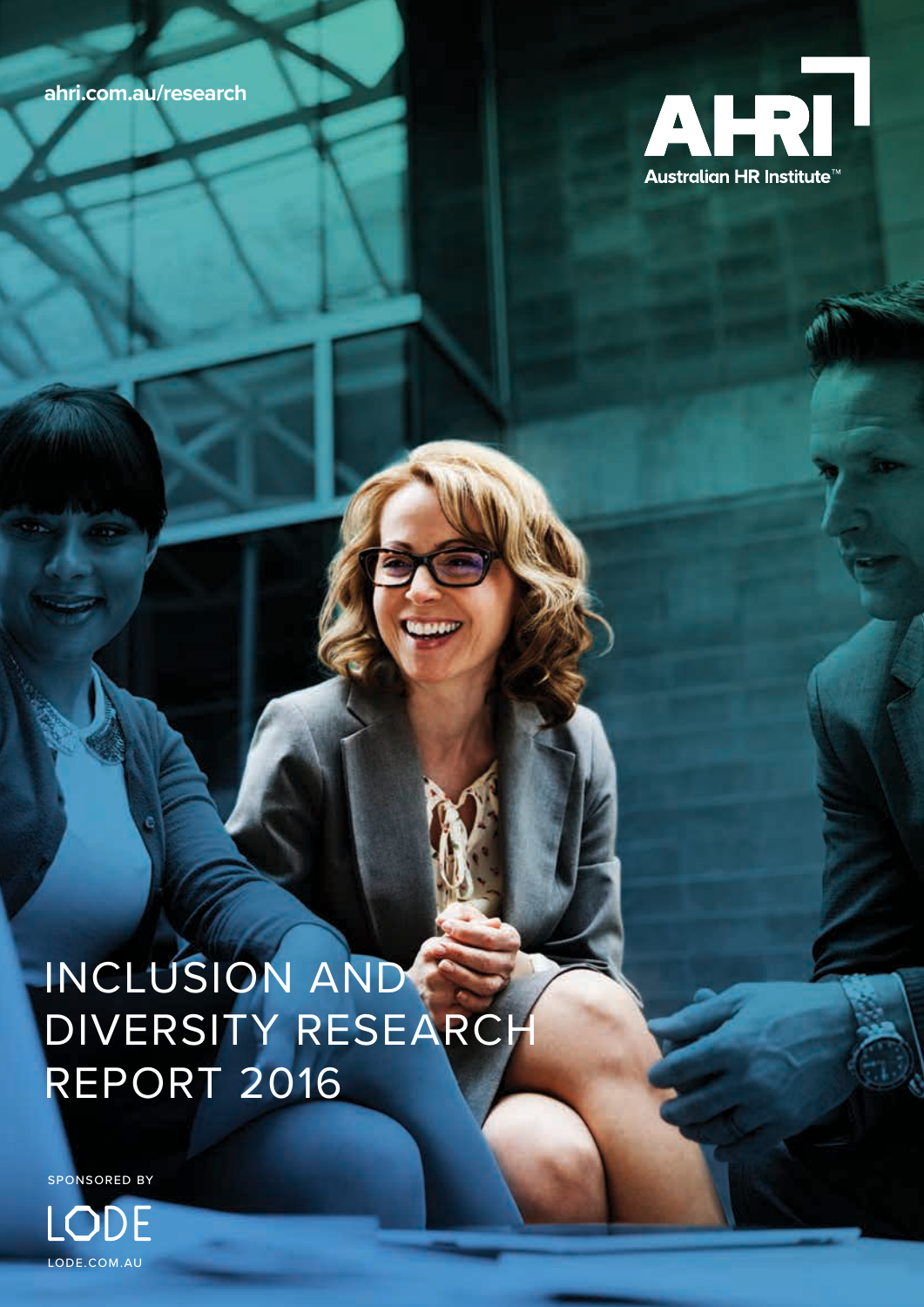# EXECUTIVE SUMMARY

Over the past decade AHRI has conducted a number of member surveys on particular areas of workplace inclusion and diversity; for example, on gender equity, parental leave, parents returning to work, older workers, disability employment, and youth employment.

However, this study is the first time AHRI has explored issues through a survey of members relating to the general area of workplace inclusion and diversity.

The questionnaire on this topic attracted a respondent sample of 913 AHRI members who were surveyed during August and September 2016.

The findings reveal that nearly nine out of ten respondent organisations offer flexible hours to their staff. The respondents also report that the main areas of inclusion and diversity practised in their organisations are to do with flexible work arrangements in general, and recruitment practices that relate to inclusion and diversity.

In terms of focus, gender issues dominate inclusion and diversity strategy in three quarters of respondent organisations.

On the debit side, there is broad agreement that respondent organisations are not strong on supporting working mothers, equal pay for equal work, or support for younger employees.

There is also broad agreement that the main obstacle in the way of achieving inclusive and diverse workplaces is lack of leadership. A majority of respondents believe that active CEO support is critical to achieving success in this policy area, and accordingly they report that winning CEO support is their greatest accomplishment in furthering inclusion and diversity accountability.

For similar reasons, a majority of respondents believe the CEO is the critical person with respect to responsibility for inclusion and diversity policy and its implementation.

While there may be an issue with a proportion of the sample limiting inclusion and diversity to gender issues, some of the qualitative responses also make some insightful observations about other disadvantaged groups, including the view that it is becoming an ever expanding list of people belonging to groups who are seen as, or who see themselves as, "different".

On that point, AHRI largely tends to take the merits of workforce inclusion and diversity as a given. That said, there is evidence from respondent commentary that the social unrest being widely fomented in the public arena is not necessarily seen for what it is in some workplaces and inclusion and diversity may become increasingly difficult to achieve.

Although the answer to that turns on the widely accepted advisability of the standard business case in favour of inclusion and diversity, in particular that there is merit in the employee profile of a workplace reflecting its customer demographics, some workplaces may come under pressure to abandon the strategy as a worthwhile pursuit.

Observations by a number of respondents allude to resistance among males, in particular, to workplace inclusion initiatives. Mindful that 78 per cent of the respondent sample identifies as female, those observations may in some cases apply just to gender equity initiatives. However, the qualitative comments are often ambiguous and leave open to interpretation whether that resistance applies to disadvantaged groups across the board.

Clearly, the issue is one that AHRI will revisit. It is also an area, as the data indicates, in which access to useful case studies is called for.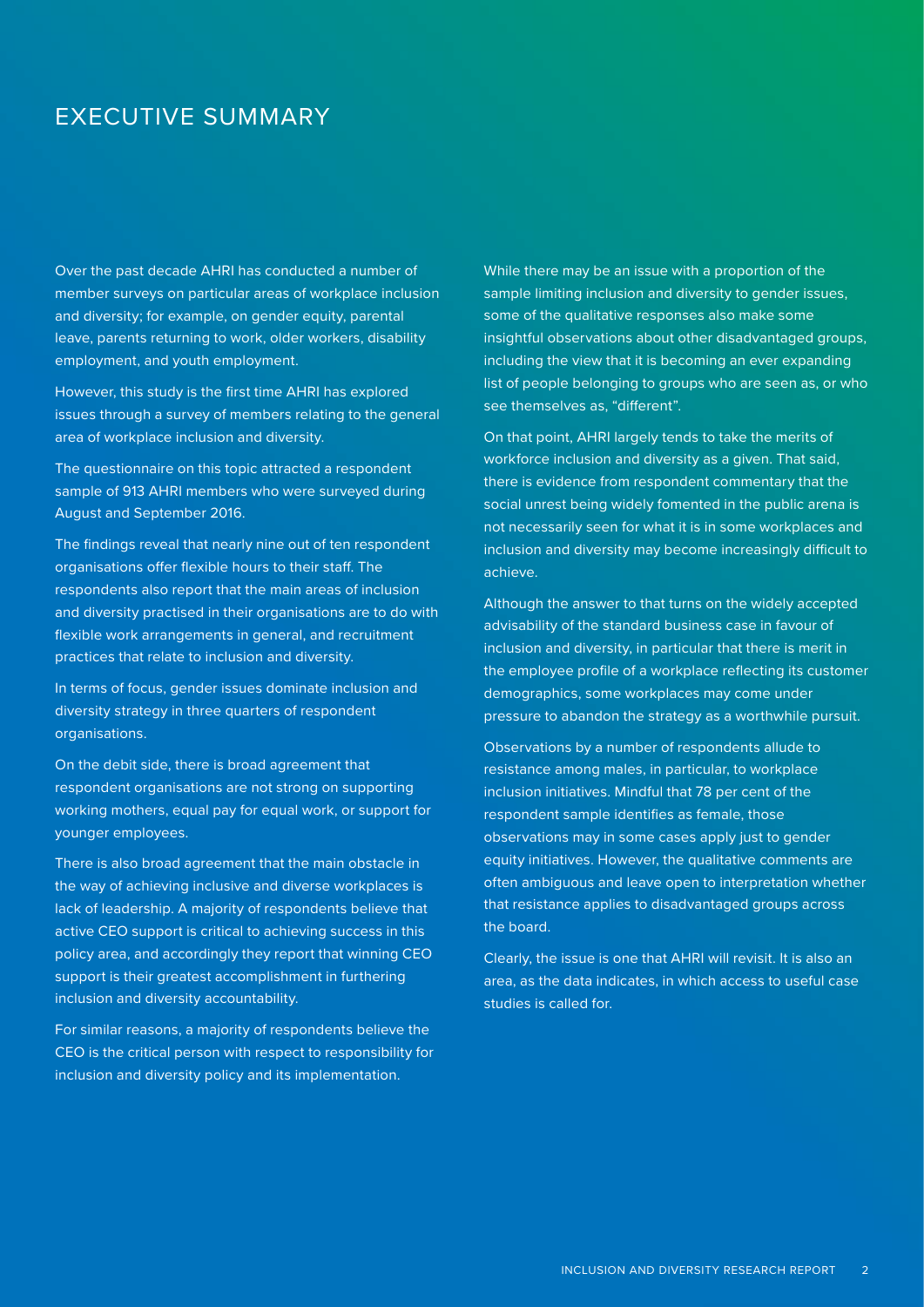# **CONTENTS**

| Overview                                 | 4        |
|------------------------------------------|----------|
| Demographics                             | 4        |
| <b>Findings at a Glance</b>              | 5        |
| <b>Detailed Findings</b>                 | $6 - 23$ |
| Areas covered by inclusion and diversity | $6 - 7$  |
| Flexible hours                           | 8        |
| Inclusion and diversity practices        | $9-13$   |
| Attitudes to inclusion and diversity     | $14-19$  |
| <b>AHRI and useful resources</b>         | 20       |
| Challenges and successes                 | 21-23    |

## **ACKNOWLEDGEMENTS**

| <b>Project Patron:</b>    | Peter Wilson AM                  |
|---------------------------|----------------------------------|
| <b>Project Directors:</b> | Lyn Goodear and Petrina Coventry |
| <b>Report Authors:</b>    | Paul Begley and Dot Borland      |
| Design:                   | <b>Mark Vale</b>                 |

AHRI would also like to thank its Research Advisory Panel members and the members of the Inclusion and Diversity Panel for their input into this survey.

© Australian HR Institute, December 2016

# LODE

navigate university life and advance their professional career. Acting as the strategic plank for employers, Lode offers a unique approach to talent sourcing.

Lode exists to help our 880,000+ members<br>navigate university life and advance their<br>professional career. Acting as the strategic plank<br>for employers, Lode offers a unique approach to<br>talent sourcing.<br>Through the use of hig Through the use of high value, low cost recruitment marketing services, Lode drives quality applicants to your roles and allows you to seed your brand to sought after candidates. In short, disruption is at the heart of what we do.

To discover the benefits of disruptive strategies and how they can transform your sourcing strategies, get in touch today.

NOEL RUSSELL, ACCOUNT DIRECTOR P: 1300 326 446 D: 03 8679 4718 M: 0416 055 564 **lode.com.au**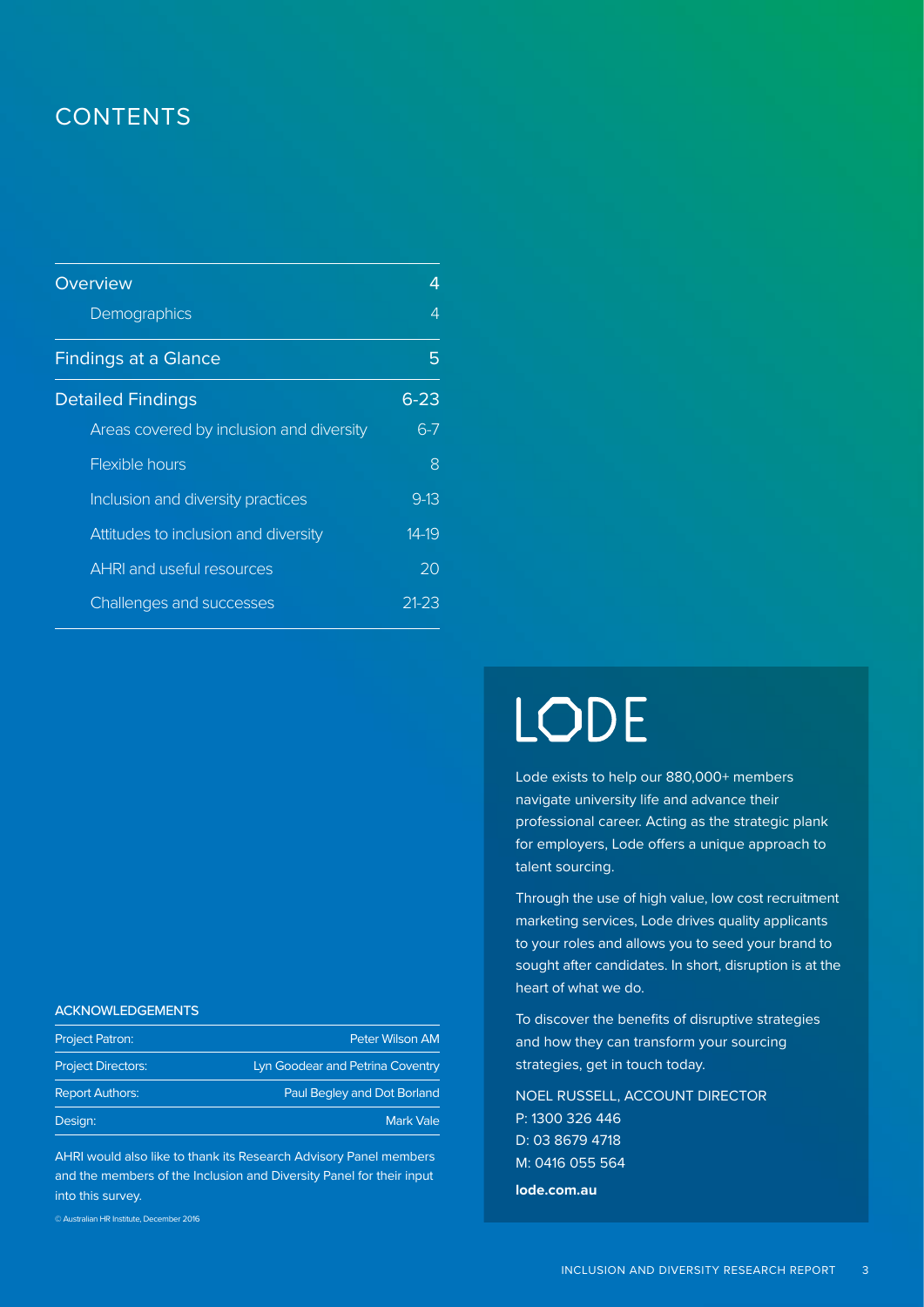# **OVERVIEW**

This report is based on the findings of a survey of members of the Australian HR Institute that was conducted online during August and September 2016. A total of 913 respondents participated in the survey. The survey questionnaire was circulated to the AHRI member database.

All responses were treated anonymously.

# **DEMOGRAPHICS**

Approximately two thirds of the respondent sample (63 per cent) identified themselves as being from organisations with more than 250 employees, and nearly one in five were from listed companies (17 per cent), as indicated in Figures 1 and 2.

## FIGURE 1: ORGANISATION SIZE



#### FIGURE 2: IS YOUR ORGANISATION AN ASX LISTED COMPANY?



More than half of the respondents (55 per cent) were from the private sector, 29 per cent from the public sector and 19 per cent from not-for-profit companies, as shown in Figure 3.

# FIGURE 3: SECTOR



Nearly eight out of ten respondents identified themselves as female (78 per cent), 21 per cent as male, and 1 per cent as gender neutral, as shown in Figure 4.

## FIGURE 4: GENDER YOU IDENTIFY YOURSELF AS



More than eight out of ten respondents were evenly spread over the ages between 25 and 55 years of age, with 13 per cent aged 56 years or older, and 5 per cent aged 24 years or younger.

# FIGURE 5: AGE CATEGORIES

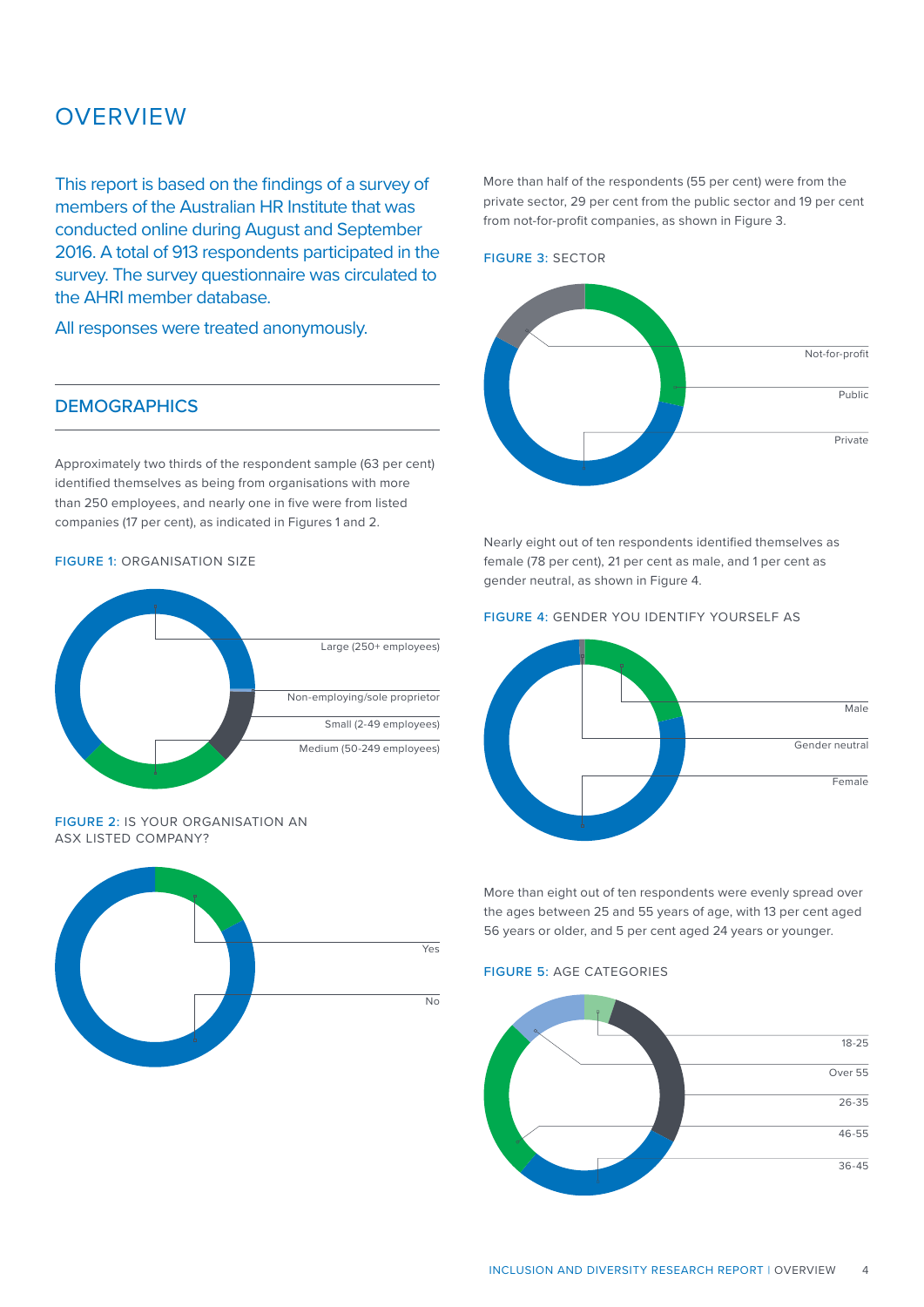# FINDINGS AT A GLANCE

- A majority of respondents believe the CEO is primarily responsible for inclusion and diversity accountability.
- Three quarters of respondents (76 per cent) regard gender as the main focus of inclusion and diversity strategy in their organisation.
- Almost nine out of 10 respondent organisations (88 per cent) offer flexible hours.
- Flexible work arrangements and relevant recruitment practices are the two main inclusion and diversity practices reported in respondent organisations.
- Respondents agree that their organisation is not very strong on supporting working mothers, equal pay for men and women in the same roles, and support for younger workers.
- Respondents list failure of support from leadership on inclusion and diversity as their greatest challenge, and also list winning support from the CEO as their greatest success.
- The resources respondents most want from AHRI are useful case studies.

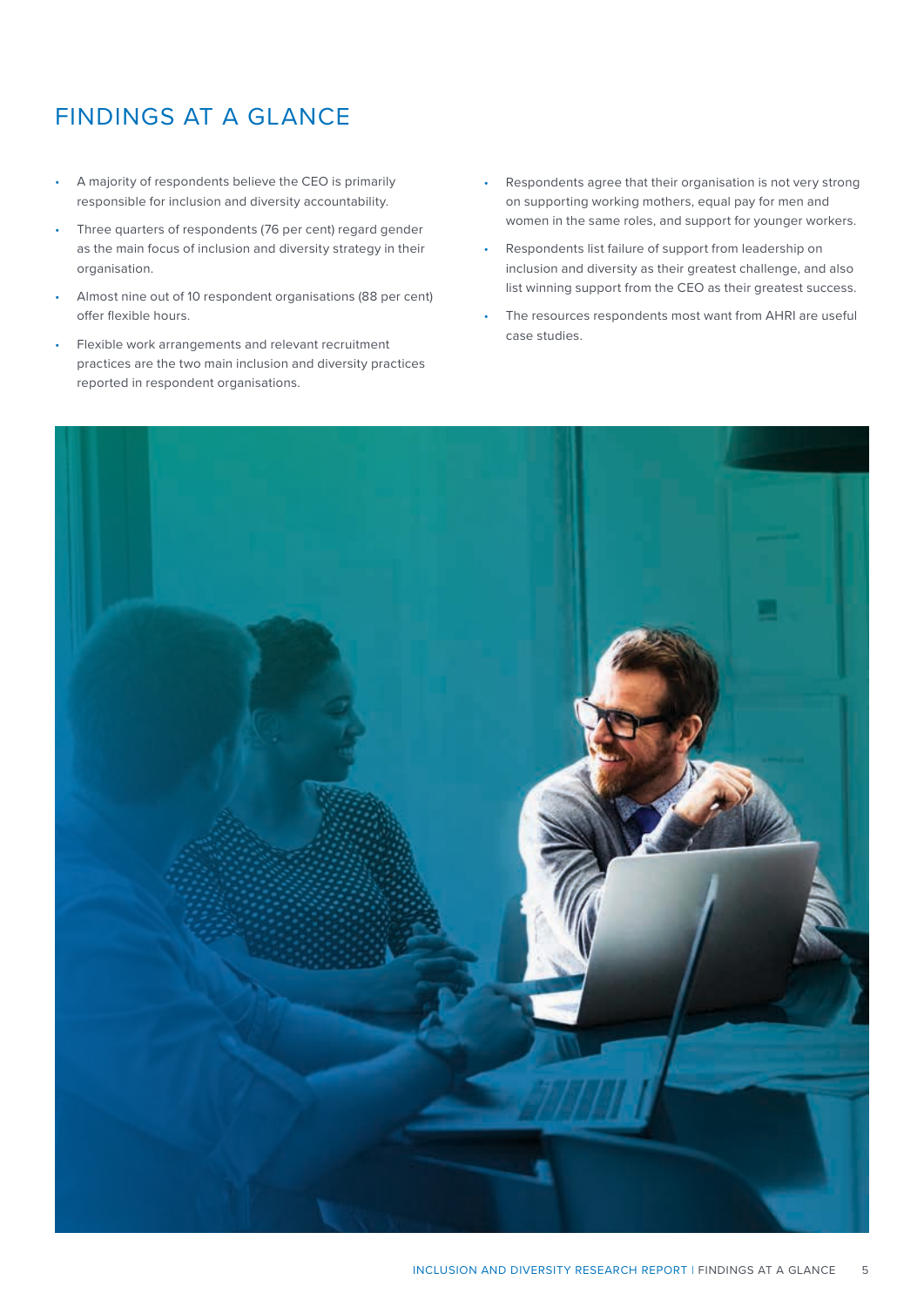# DETAILED FINDINGS

# TABLE 1: WHO IN YOUR ORGANISATION HAS THE PRIMARY ACCOUNTABILITY FOR INCLUSION AND DIVERSITY? PLEASE RANK YOUR ORGANISATION'S TOP 3. (913 RESPONDENTS)

| <b>ANSWER OPTIONS</b>  |     | $\overline{2}$ | 3   | 4   | 5   | <b>RESPONSE</b><br><b>COUNT</b> |
|------------------------|-----|----------------|-----|-----|-----|---------------------------------|
| CEO                    | 495 | 128            | 111 | 147 | 32  | 913                             |
| Executive              | 90  | 460            | 228 | 115 | 20  | 913                             |
| <b>Human Resources</b> | 266 | 210            | 308 | 98  | 31  | 913                             |
| Line Management        | 38  | 107            | 218 | 503 | 47  | 913                             |
| Other                  | 24  | 8              | 48  | 50  | 783 | 913                             |

Table 1 shows that respondents from most organisations consider their CEO to be primarily accountable for inclusion and diversity policy, followed in turn by HR, the members of the executive group, line management and other.

# AREAS COVERED BY INCLUSION AND DIVERSITY STRATEGY

TABLE 2: WHICH OF THE FOLLOWING AREAS ARE COVERED BY INCLUSION AND DIVERSITY STRATEGIES IN YOUR ORGANISATION? (855 RESPONSES)

| <b>ANSWER OPTIONS</b>                         | <b>RESPONSE PERCENT</b> | <b>RESPONSE COUNT</b> |
|-----------------------------------------------|-------------------------|-----------------------|
| Gender                                        | 75.8%                   | 648                   |
| Age                                           | 54.6%                   | 467                   |
| Ethnicity                                     | 55.6%                   | 475                   |
| Indigenous                                    | 57.8%                   | 494                   |
| <b>Disability</b>                             | 53.9%                   | 461                   |
| Religion                                      | 32.5%                   | 278                   |
| Sexual orientation                            | 43.5%                   | 372                   |
| Gender identity                               | 36.5%                   | 312                   |
| Mental health                                 | 33.8%                   | 289                   |
| We have no inclusion and diversity strategies | 19.1%                   | 163                   |

Table 2 indicates clearly that gender remains the primary focus of inclusion and diversity strategy among the sample group with about three quarters of the respondents naming it. Strategies focused on issues related to ethnicity, age, disability and Aboriginality were each nominated by more than half the sample group. Sexual orientation, gender identity and mental health are nominated by more than a third of respondents, with the issue of religion following closely.

Fewer than one in five respondent organisations have no inclusion and diversity strategy.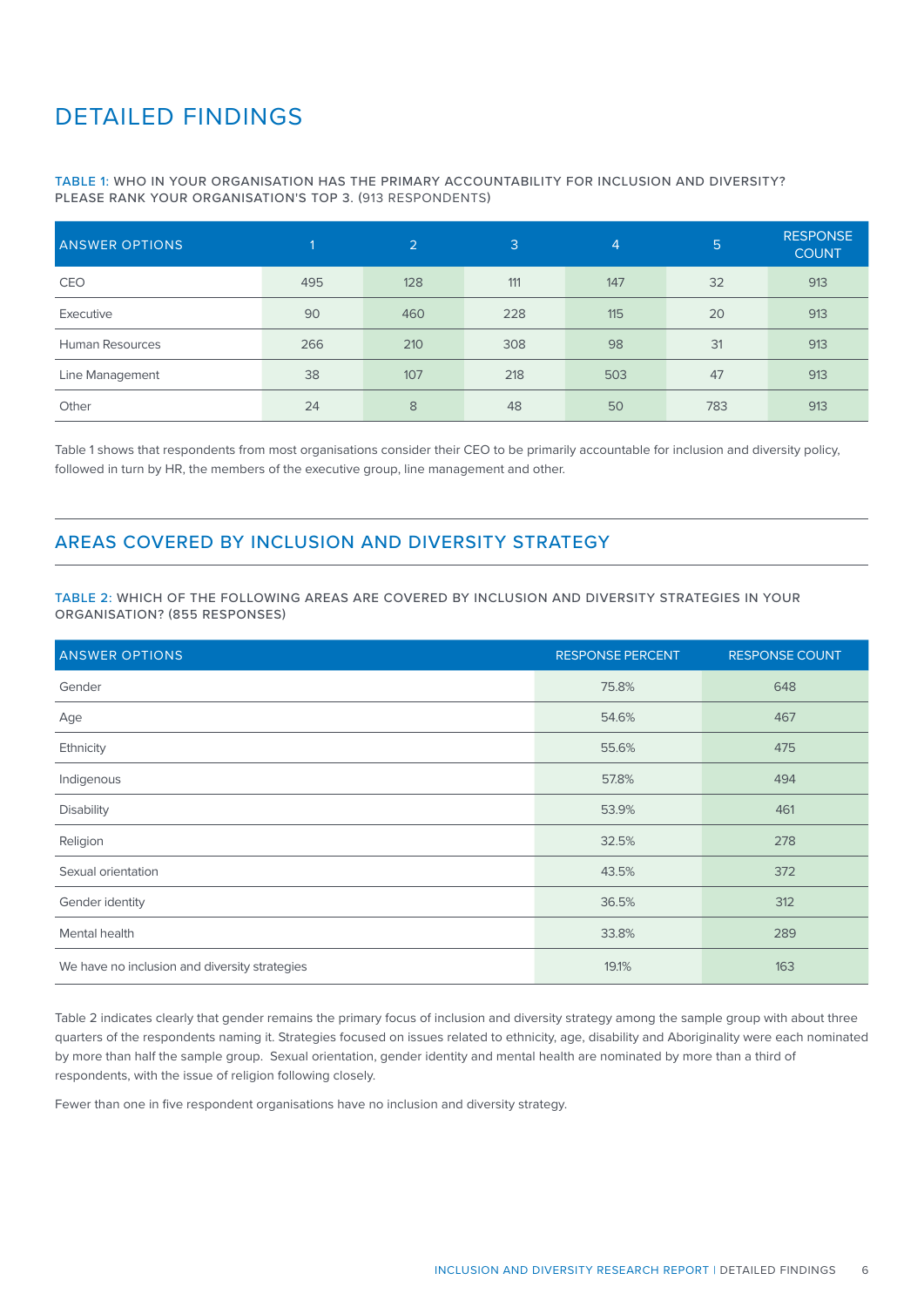# WHY NO INCLUSION & DIVERSITY STRATEGY -SAMPLE COMMENTS

The following is a sample of the respondent comments to the invitation to say why their organisation had no inclusion and diversity strategy. (118 responses)

# "We are a very small family business employing only 7 people including the director of the company"

"There is no bias during recruitment. The best employee no matter the sex is hired for the role according to competencies, the applicant's alignment and culture fit"

# "No specific strategy on inclusion and diversity; however our EEO policies and other organisational policies contain commitments to the principles of merit and equality"

"We are a not-for-profit and have limited resources. This is not one of our main priorities"

# "There is nothing overt. We have numerous policies and procedures in place with the underlying tenet of diversity and inclusion"

"Currently there are no set strategies in place; however we have sound anti-discrimination and EEO policies around our recruitment process that ensures hiring managers do not discriminate and employ a diverse workforce"

# "We live and breathe inclusion and diversity; no need to have a strategy around it"

"Diversity and Inclusion priorities are captured within broader HR strategy'

"We are developing a strategy for gender diversity as we recognise this as an issue at the top level. We currently employ across a wide range of age, race and ethnicity, but these will be included in a wider policy going forward"

#### "Not a priority - it's on a very long list of things to do"

"We aim to get the best person available for the particular role at the time. We naturally have a fairly diverse workforce (by gender, ethnicity, age and work conditions) by following this practice"

"HR is relatively new in the business within Australia and there are many areas of focus. This is one that will be considered in 2017"

# "Covered by all policies and practices so no need for separate strategy"

"We are a US-centric organisation and the main push from the US is regarding gender. The other elements of diversity are not a priority"

"As a small business, have not had a formal strategy to date, but with the recruitment of a dedicated HR role and growth occurring, this is now a priority"

"Because we hire the best people for the job regardless"

"We employ on merit and currently have a well-balanced workforce with more than a third mature age, some graduates and newly qualified trades people, women in non-traditional roles, a profoundly deaf technician, and a significant portion of NESB including Brazilian, Colombian, Indian, Norwegian, Israeli, Chinese and South African to name a few"

"Haven't got many strategies in place, but just hired HR officer to get this started"

# "There is no appetite for it within the business and no CEO support"

"Hasn't been deemed necessary by the CEO"

# "Not previously considered a priority by the executive team. This is changing"

"We have a diverse culture and range of people already so we do not need to do anything at this point. We have a transgender, disabled, cultural mix, with mostly equal gender in senior positions"

# "Obviously have not felt it necessary and/or don't want constraints and/or still don't 'get it'"

"Being a Catholic organisation, disappointingly some see inclusion and diversity as a risk to 'inherent values'"

## "Our company has a zero tolerance for discrimination. Nothing else is required"

"When senior management was questioned as to whether an inclusion and diversity strategy should be developed, the HR officer was told that it was 'not necessary to create policies for the sake of having a policy'"

#### "Employment based on the best candidate for the position"

"Our workforce is predominately female"

# "The agency has never had issues recruiting people from all backgrounds without any strategy"

"We do not have a dedicated HR department to create these particular policies or strategies"

"I don't believe the current executive group feel there is an issue that requires focus"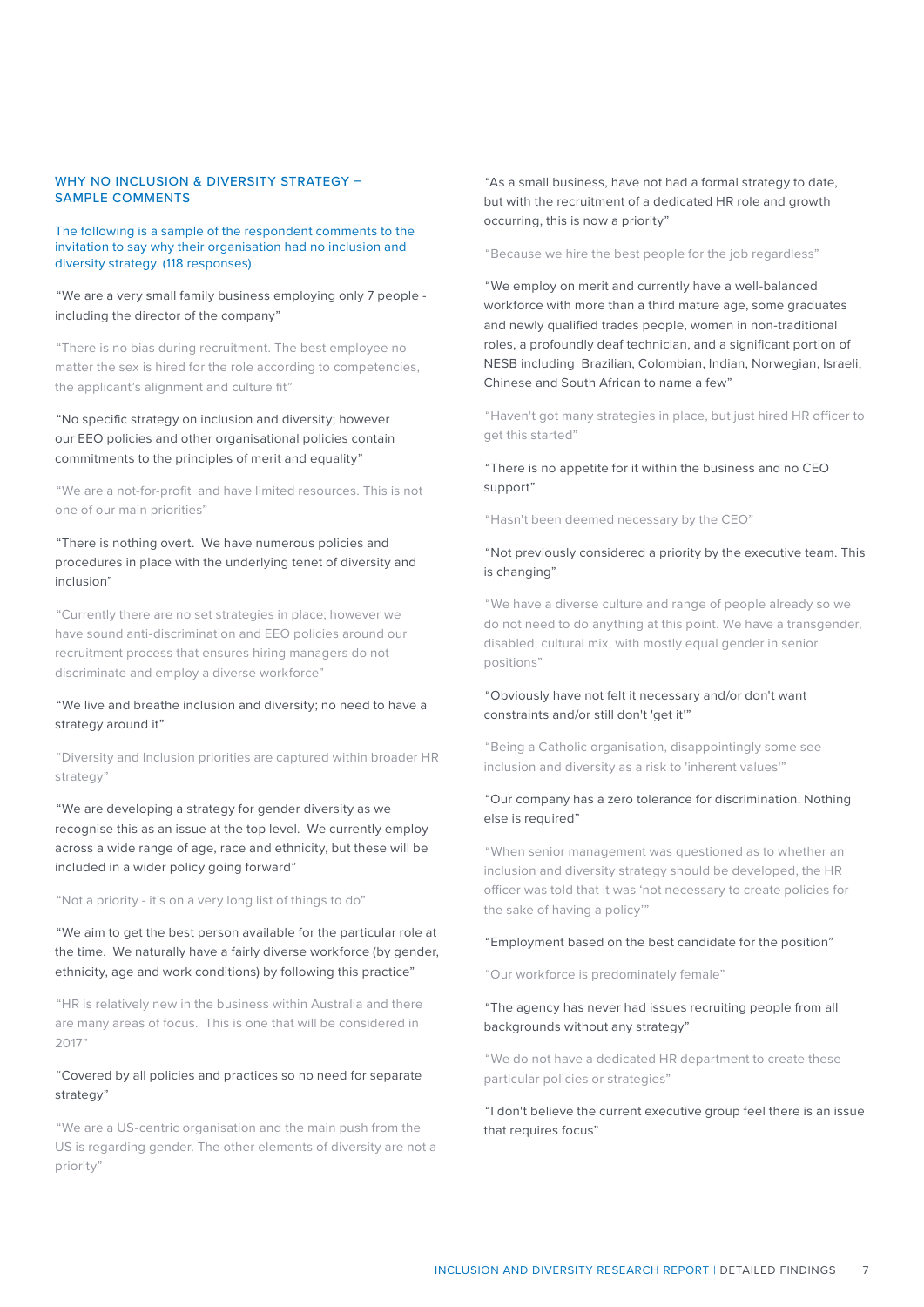# FLEXIBLE HOURS

FIGURE 6: DOES YOUR ORGANISATION OFFER FLEXIBLE HOURS? (834 RESPONSES)



Figure 6 shows that around nine out of 10 respondent organisations offer flexible hours (88%).

#### FLEXIBLE HOURS – SAMPLE COMMENTS

What follows is a sample of respondent written answers as to the flexible hours strategies that have been implemented in their organisation. (494 responses)

"Part time work or job sharing. Compressed working week. Changing the location of work or working from home. Change in start and finish times"

"Employees are able to discuss start times with managers. Managers work with employees to accommodate their requirements whether they are due to family, religion etc."

"Ceremonial Leave for Aboriginal & Torres Strait Islander staff members, flexible leave for parents whose family members have died, anyone can flex from 2pm if they do their 80 hours (10 hours breaks deemed) each fortnight. Parenting leave & RTW is usually only beyond the govt paid scheme from mothers (not fathers). Flex for grandmothers caring for grandchildren who identify as Aboriginal or Torres Strait Islander grandparents"

"If employees work overtime they can finish earlier the next day or take time in lieu"

"Our strategies have been taken up by many employees (of all levels of the organisation and gendered diversity) to allow more flexibility between work and home life. For example, we have employees working from home while relatives are sick / in hospital. Also we have employees with weekly workingfrom-home days to encourage family time or to assist in picking children up in the afternoon, as many travel an hour or more each way to the office"

"Making reasonable adjustments to support the health of employees includes time off work - for example later start and finish office work to avoid the tension of peak hour traffic"

"Compressed hours, work from home, part time"

"Flexible Hours Toolkit. That said, flexibility is very limited and rarely available at more senior levels. The organisation (and industry) is well known for working excessive hours"

"Integrating diversity principles in workplace procedures by encouraging flexible work practices in operational needs of the organisation. Also promoting key events relating to workplace diversity and inclusion - NAIDOC Week, Mental Health Week, Harmony Day and to include in the workday"

"Male Champion of Change initiative, consultation before and after maternity leave, outline in the flex work policy that anyone can request flex work"

"Start and finish times, working off site, and purchased leave"

"We have implemented an 'if not, why not' approach to flexible working. All positions are considered suitable for flexible working arrangements unless the manager can demonstrate why it is operationally not possible"

"A 19-day month and working from home"

"A range of flexible working arrangement such as structured pattern of working hours, compressed hours, span of work, full time or fractional seasonal basis for a portion of the year, receiving salary payments averaged across the whole year and others"

"For everyone. Work flexibly from home or from the office. Start late, start early. Take breaks. Go to the gym"

"It is dependent upon the role - some roles can't be flexible e.g. waiters must work when the restaurant is open"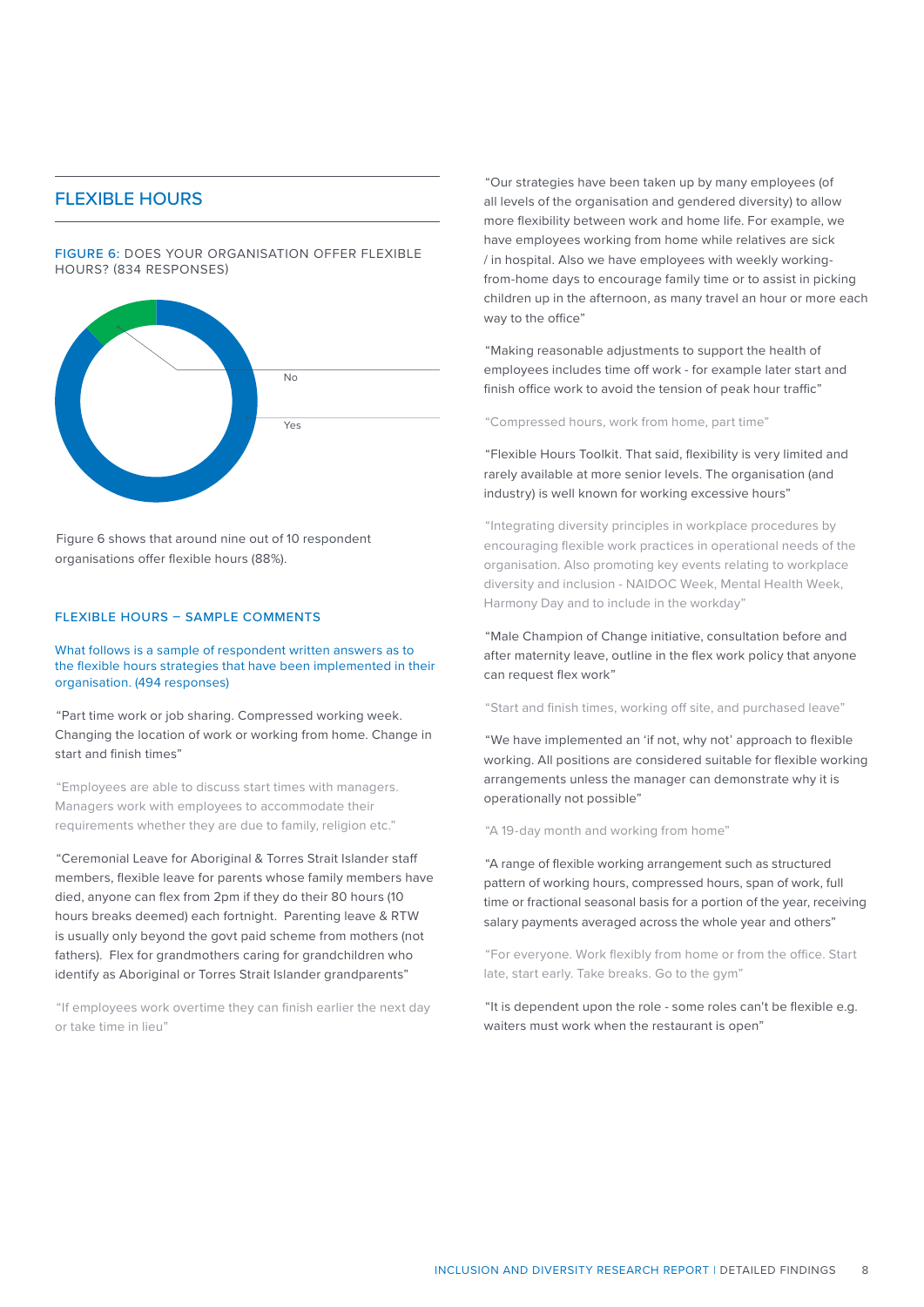# INCLUSION AND DIVERSITY PRACTICES

TABLE 3: WHICH OF THE FOLLOWING PRACTICES, IF ANY, CURRENTLY TAKE PLACE IN YOUR ORGANISATION? (696 RESPONSES)

| <b>ANSWER OPTIONS</b>                                                      | <b>YES</b> | <b>NOT</b><br><b>CURRENTLY.</b><br><b>BUT WE</b><br><b>PLANTO</b> | NO, AND<br><b>WE DON'T</b><br><b>CURRENTLY</b><br><b>HAVE ANY</b><br><b>PLANS TO</b> | <b>DON'T KNOW</b> | <b>RESPONSE</b><br><b>COUNT</b> |
|----------------------------------------------------------------------------|------------|-------------------------------------------------------------------|--------------------------------------------------------------------------------------|-------------------|---------------------------------|
| Recruitment practices that consider<br>diversity and inclusion             | 521        | 92                                                                | 59                                                                                   | 19                | 691                             |
| Career development practices that<br>consider diversity and inclusion      | 356        | 180                                                               | 112                                                                                  | 41                | 689                             |
| Mentoring/networking programs                                              | 339        | 174                                                               | 149                                                                                  | 26                | 688                             |
| Flexible work arrangements                                                 | 587        | 38                                                                | 53                                                                                   | 14                | 692                             |
| Inclusion and diversity committees and/or<br>diversity representatives     | 294        | 108                                                               | 237                                                                                  | 50                | 689                             |
| Inclusion and diversity education/training<br>programs                     | 321        | 165                                                               | 164                                                                                  | 37                | 687                             |
| Pay equity audits                                                          | 287        | 95                                                                | 206                                                                                  | 95                | 683                             |
| Measurements/metrics around inclusion<br>and diversity in the organisation | 298        | 163                                                               | 172                                                                                  | 56                | 689                             |
| Inclusion and diversity quotas/targets                                     | 217        | 117                                                               | 283                                                                                  | 69                | 686                             |
| Inclusive leadership                                                       | 386        | 127                                                               | 113                                                                                  | 63                | 689                             |
| Employee networks                                                          | 318        | 129                                                               | 181                                                                                  | 55                | 683                             |
| Other practices not listed above<br>(please specify)                       |            |                                                                   |                                                                                      |                   | 16                              |

Table 3 shows that flexible work arrangements (587), recruitment practices that consider inclusion and diversity (521), inclusive leadership (386) , career development practices (356), mentoring (339), training focused on inclusion and diversity (321) and employee networks (318), are nominated by more than 300 respondents as currently being practised.

Metrics measurement (298), inclusion and diversity committees (294) and pay audits (287) are reasonably widely practised. The least practised is inclusion and diversity quotas and targets (217), which is also the practice that respondents indicate their organisation is least likely to adopt (283).

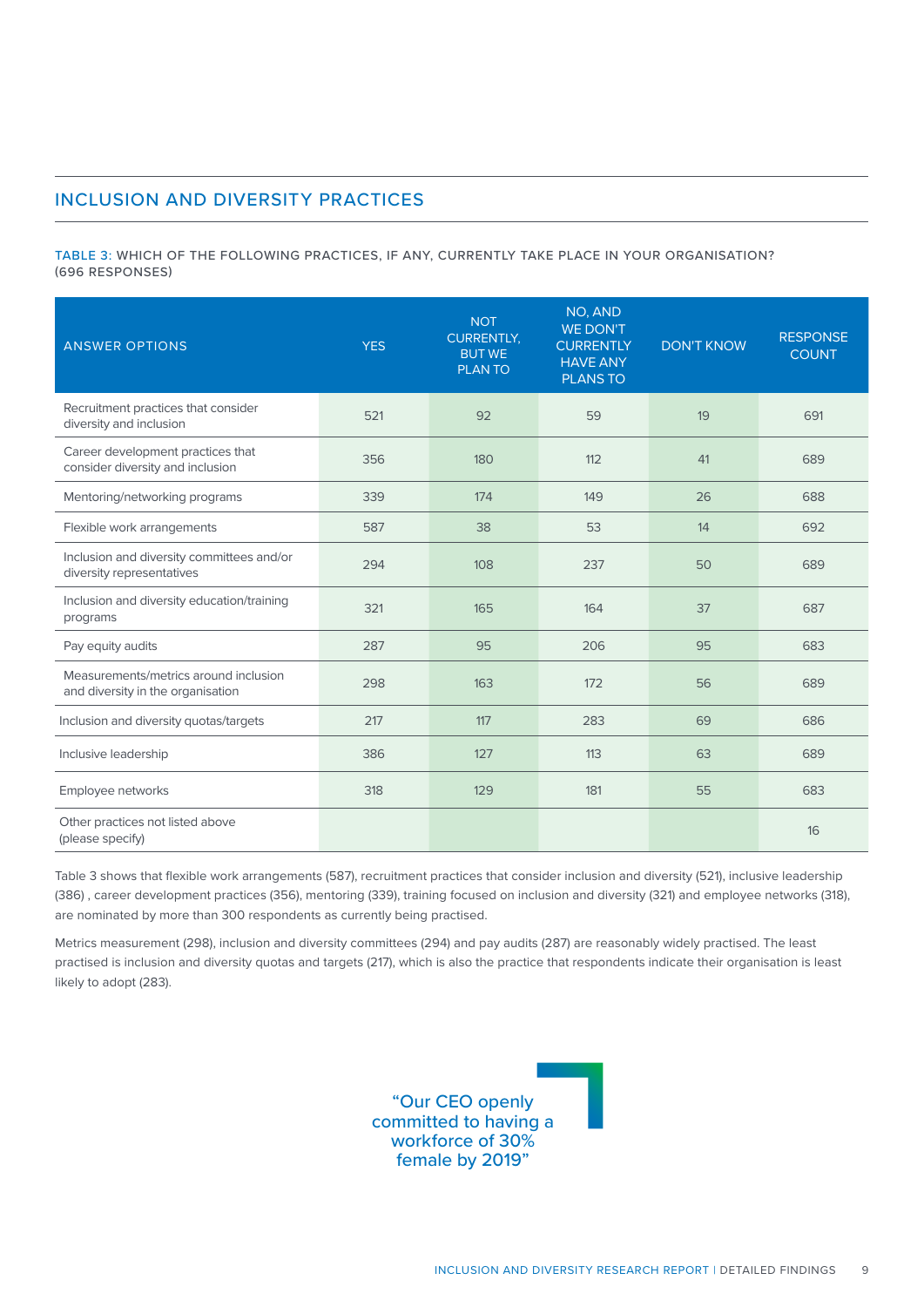#### OTHER PRACTICES – SAMPLE COMMENTS

What follows are written answers from respondents who indicated 'Other practices not listed'. (16 responses)

"Practising diversity in consultation with multiple race/ethnic stakeholders"

"Talent pipeline reviews"

# "Development of an Inclusion Framework with the Human Rights Commission"

"Building community by creating a Hospitality Disability Network. To educate DES community we conduct back of house tours to improve their understanding of our work spaces/needs. We also visit employment services to meet their candidates and review their resumes for recommendation to recruitment"

#### "Women in leadership group"

"Purchasing requirements targeting use of indigenous businesses"

#### "Cultural heritage and community networks"

"I think a lot of lip service is paid to the ones I have said Yes to"

"Cultural awareness training, disability awareness training, working with our customers and community on D&I"

"Inclusion and diversity in our customer facing products and services"

#### "Salary set before advertising jobs, which encourages pay equity"

"It's in our DNA and we are very small so we don't need policies"

"Active search. Technical training for identified staff"



#### METRICS – SAMPLE COMMENTS

The sample of responses that follow is from respondents who ticked Yes to measurements/metrics around inclusion and diversity in their organisation. They were asked how metrics are implemented. (260 responses)

"Monthly diversity metrics around gender provided to senior leadership team"

"Targets for women in senior roles and a variety of data by gender representation by career level, turnover, hiring, promotion, gender pay equity.

# "Annual people survey includes D&I related questions. We also analyse by gender, ethnicity and sexual orientation to identify trends that may require action."

"Currently monitor diversity through workforce metrics and also use external diversity and inclusion tools such as the Australian Workplace Equality Index (AWEI) of Pride in Diversity. Considering additional diversity targets and will extend use of evaluation tools such as the Access and Inclusion Index of Australian Network on Disability"

# "At the moment it's measurement of employment participation of Indigenous and females"

"Gender and race demographics CEO annual report to board, gender representation on panels - select women for panels, gender representation on board and in senior mgt., tracking of age: average as well as youngest/oldest"

# "At the moment our focus is on gender specific metrics e.g. % women at certain levels in the organisation and hires"

"We have a new HR system (success factors) with all employees from the company registered; we will be able to pull reports (including biographical information) from this system"

# "Targets for Aboriginal employees. We have a dedicated person to ensure this"

"The record of successful and drop-off employees is maintained as well as knowledge of the spread of employees within this group around the organisation"

## "Preference given to affirmative action where a female candidate has equal qualification"

"Yearly audit comparing men and women at different levels of organisation"

#### "Targets for recruitment to achieve built into the EA"

"Dashboard reporting on workforce (paid and voluntary), diversity vs consumer base, and local community statistics"

"We have global and local metrics in place. Metrics relate to recruitment (applications, interviews and appointments), promotions, hires, talent pipeline readiness"

"It is limited - measuring demographic data as self-identified by staff"

## "We report quarterly to the board on diversity stats particularly in respect of male/female ratios"

"WGEA reporting; regular reporting around talent reviews and performance including gender and age to look for any patterns/holes"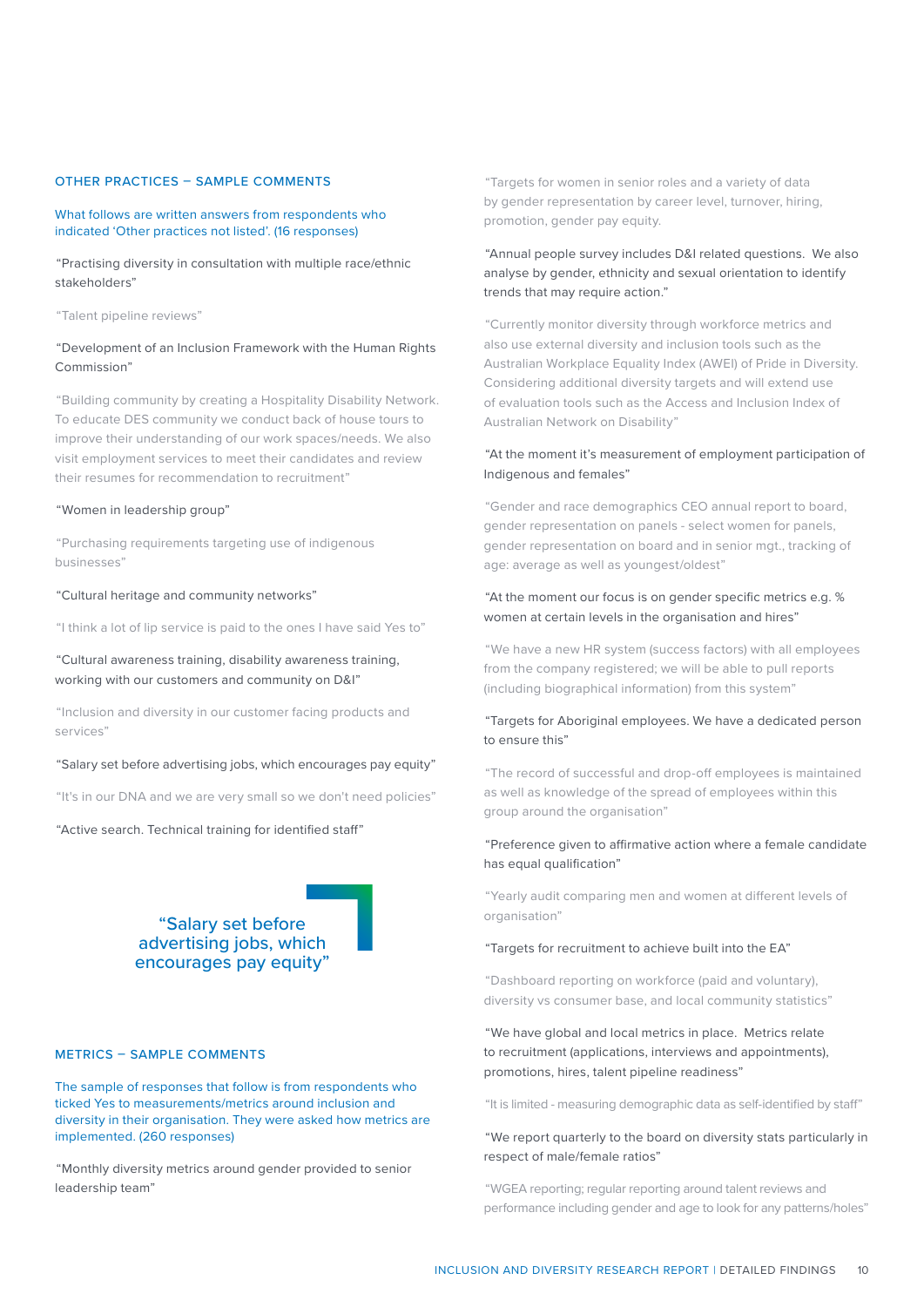"The statutory reporting. Plus monthly management meeting reporting on the number & % of females employed"

"In the form of ASX reporting"

"We use our HR systems to report on aspects such as parental leave, female turnover, female promotions, female performance ratings, pay and representation of local employees in leadership roles"

"We use an annual survey to measure inclusive culture by asking the question 'We have a work environment that respects individual differences'"

"WGEA, reporting on diversity intranet page and senior leadership portal"



"Surveys, workforce planning data"

#### "Done through the pay and recruitment systems"

"Current and future gender composition of leadership measured and reported throughout the organisation. Performance ratings, promotions and compensation decisions are not finalised until a gender balance audit is complete and the results shared among leadership - and some decisions challenged or adjusted. Talent pipeline is regularly reviewed to test gender composition"

# "Still being implemented - roll down of global metrics to country level primarily at this stage"

"There are some basic metrics aimed at measuring against diversity targets which are used when implementing programs such as government wide Indigenous cadet programs"

# "Reporting teams look at the data frequently and it is reported to executive and CEO who take an active involvement in driving the strategies"

"Dashboard, talent and diversity councils"

"We track languages spoken, ethnicity, cultural identity, gender and ensure we are up to the national standards. We are a multicultural organisation so we do well in ethnic diversity terms"

"Gather voluntary data when staff commence with company; annual staff survey questions; review of HR and payroll data annually re gender pay gaps"

Against our 5 D&I pillars we have targets for 2020 and each year pillar. The targets are signed off by CEO, management and board, reported quarterly and discussed"

#### "We note ATSI identifying staff"

"We have recruitment targets, specifically for firefighter recruitment, we have a set number of female and Indigenous for each school/intake."

"Gap analysis and then findings observed in workforce planning and recruitment"

"State government departments must report on the percentage of split of gender in their annual reports"

"Through recruitment records, through implementation of committees and policies / delivery of training in relation to these"

"Through HR best practice in interviews, training managers and embedding it in our culture"

"Ownership by executive teams, tracked by HR"

Data is drawn from our HRIS system and put into a dashboard on our intranet"

"Third party studies"

"Data collection across the state service which is monitored, and then quotas decided for targets"

"We monitor gender, ethnicity and flexible work metrics on a monthly basis, analyse changes in each area on an annual basis and report to executive"

"We undertake rigorous demographic data collection with a particular focus on gender and Indigenous Australians"

"Monthly reporting to the executive"

#### "Monthly executive dashboard"

"Reporting analytics monthly on all demographics and reviewed on a global basis"

"Required reporting for Workplace Gender Equity reporting"

"Participation in the Athena Swan initiative"

"All staff are encouraged to complete the EEO form located on Employee Self Service to provide an accurate representation of our workforce diversity. The information collected is used to assist the development and implementation of fair and equitable policies and strategies"

"Public review and audit of pay and leadership breakdown"

"Implemented through policies, a formal mentoring program in-house, pay equity audits conducted at the same time as government gender equity compliance"

"Business heads have tailored diversity goal each year"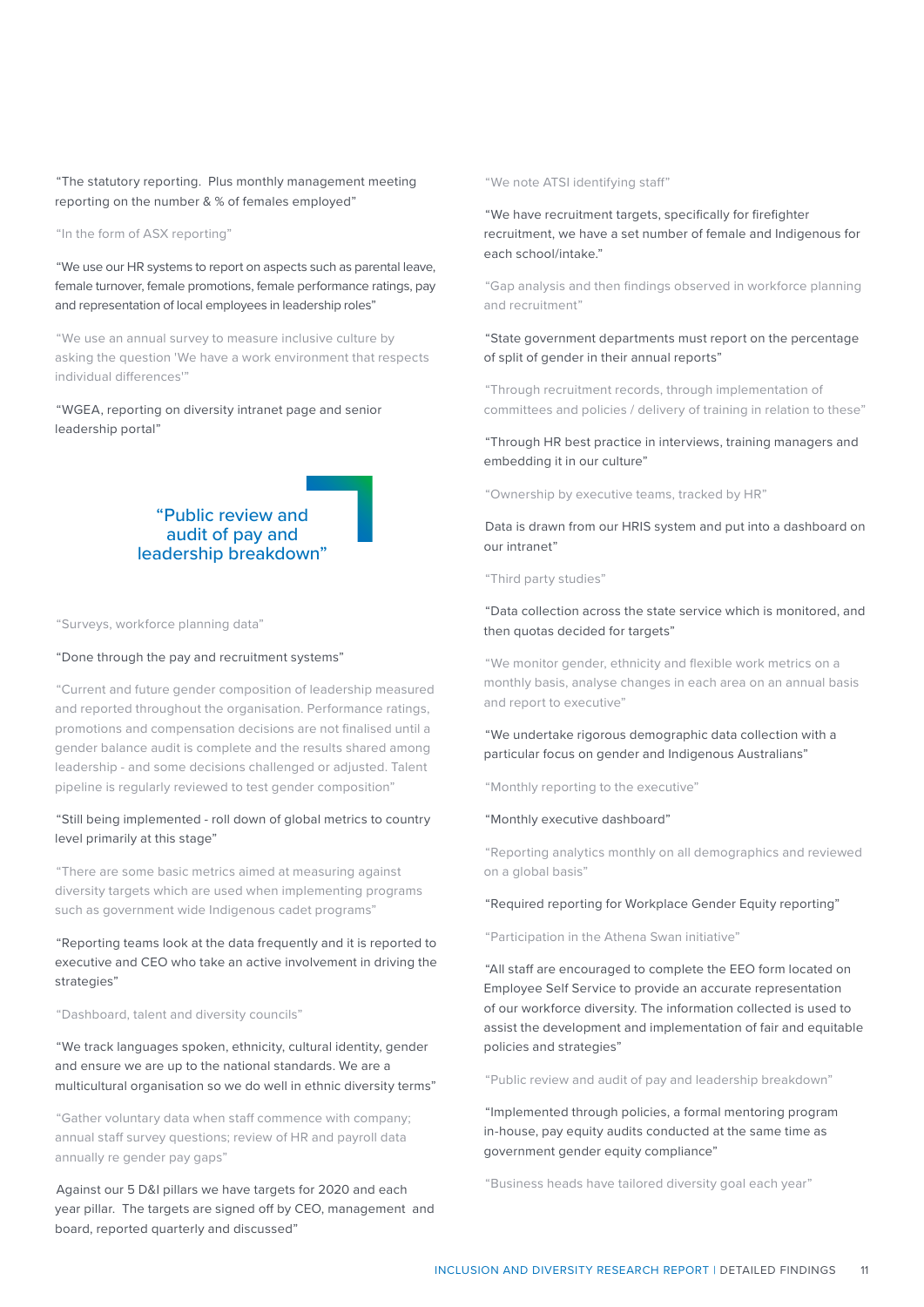"We measure the women vs men in higher roles and what nationalities we have in the org"

"Collected via annualised survey. Not sure what happens with them, I am quite new to the organisation"

## "Annual reporting internally against target groups. Information tabled with parliament and available to public through Annual Reports"

"Regular talent forums run by the business"

# "HR track recruitment (applicants, shortlist) hires by gender, plus turnover and job grade by gender"

"Learning opportunities for recruiters to understand the benefits of diversity, unconscious biases and legal requirements. We employ a part time Diversity and Inclusion Coordinator whose sole responsibility is to support the whole staff team to feel confident about diversity both internally and with customers"

# "The Board has set measurable objectives and targets around gender diversity. We are currently commencing implementation"

"National reporting on departments with people who identify as aboriginal and Torres Strait Islander to meet organisational wide targets"

## "Examine and compare skills matrices, recruitments, L&D budgets and performance plans"

"We use Success Factors as our workforce analytics tool. We provide the executive and stakeholder groups with regular reporting on diversity metrics and performance against targets"

# "I'm not sure exactly, however we do have a team who collates data and provides metrics reports periodically"

"Corporate networks and accountability through a 'Workplace Diversity' team"

#### "WIM Government Reporting and Diversity Scorecard"

"Run through HRIS, and measured across total employee numbers, performance management, talent management, recruitment and recruitment feed pipelines, salary administration and employee engagement surveys. We measure both outcome measures and process measures (e.g., pipeline). These are true for gender and age. Ethnicity is also measured in talent. Other diversity areas are only measured in the engagement surveys"

#### "Diversity metrics reported on with all other FTE data monthly"

"By reporting to the Board of Directors on the diversity in the workforce"

"Metrics are regularly reported to the executive. These measure pay and promotion equity and numbers in management roles, and influence strategies to address any issues"

"We have a D&I team that are responsible for overseeing the metrics"

"Monthly tracking of gender & age across organisational levels and divisions, against our targets. Quarterly diversity dashboard views of broader diversity lag and lead measures. D&I considerations incorporated into other org data & surveys i.e. culture and engagement surveys and strategic workforce planning"

# QUOTAS AND TARGETS – SAMPLE COMMENTS

#### The sample of responses that follow is from respondents who ticked Yes to quotas/targets around inclusion and diversity in their organisation. They were asked if they could provide examples. (181 responses)

#### "50% female representation in senior leadership by 2019"

"Targets for women in senior roles - expressed as a % of total senior roles"

# "5% Indigenous employment by the end of 2017. Will establish gender equality targets by the end of 2016"

"Focused on gender, goals around level of female representation at key decision making levels by end of our strategic plan. Overall female participation in the workplace is stronger at the staff level so no targets set at this level"

#### "Aboriginal employment reflective of local population - approx. 2%"

"Indigenous target of 5% currently 2.8% and increase number of women in one specific are from 14% to 20%"

# "Number of Indigenous employees, number of employees from remote communities"

"Our CEO openly committed to having a workforce of 30% female by 2019"

#### "Gender targets: 50/50 female leaders by 2020"

"We have a target for our Graduate & Cadet programs for our annual intake to be 50/50 male/female intakes"

# "By 2020, 50% females in organisation, 10% disability, 3% Aboriginal and Torres Strait Islander, 50% working flexibly, 30% managers work flexibly"

"We have developed quotas around gender diversity within our senior executive group and senior managers"

## "Gender targets to increase female representation at senior manager and executive level"

"During graduate recruitment we target to include equal numbers of male and female candidates and there is also some percentage given to disadvantaged groups"

"NSW Health follow Ministry of Health to increase women in leadership roles and increase number of aboriginal employees"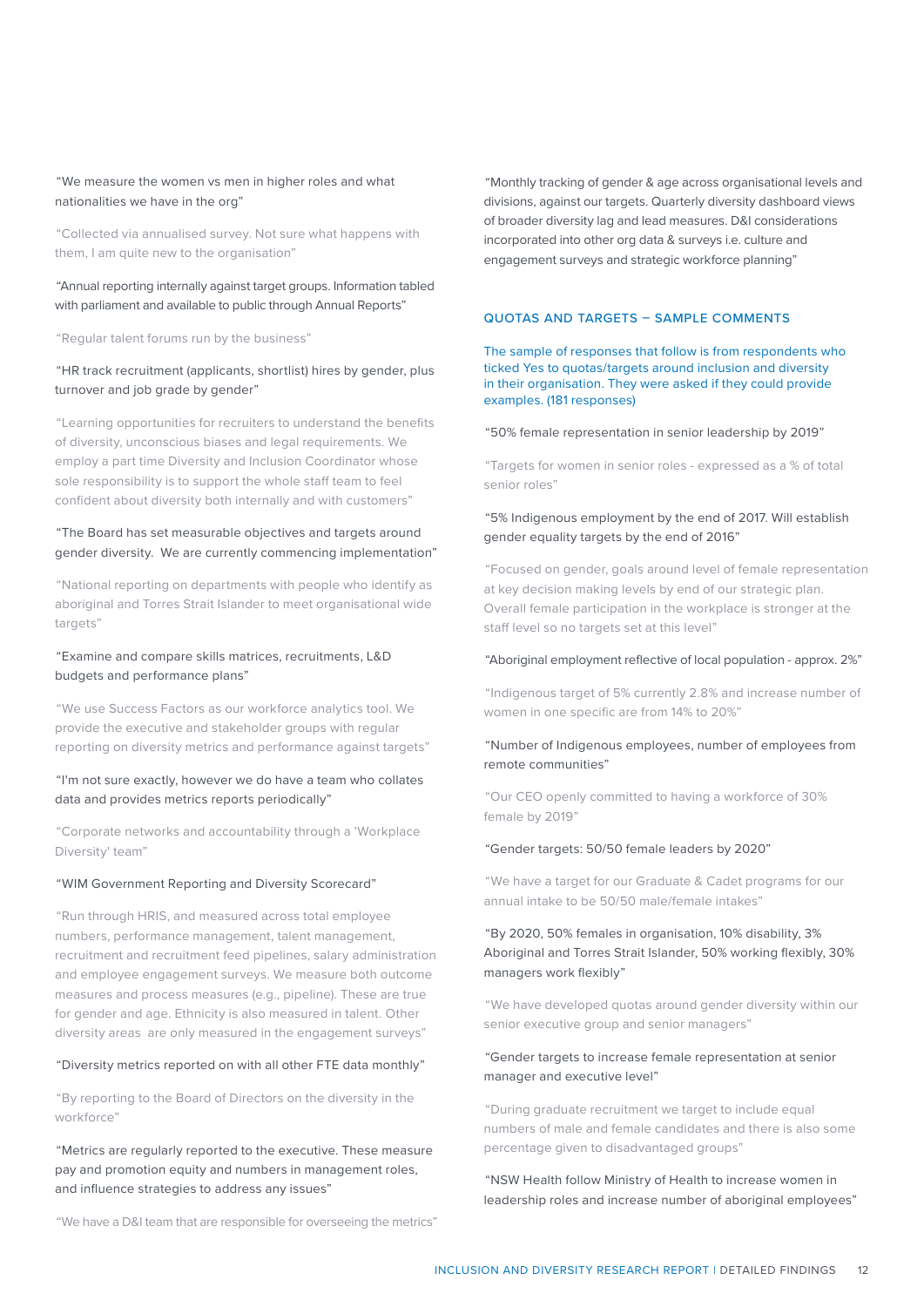"Want 1% Aboriginal or Torres Straight Islanders"

"We look at gender and aim to have a 50/50 split across the whole agency with a focus on leadership roles"

"Target of 33% for female SEO or above management by June 2017. One x ATSI traineeship by June 2017. A 10 % increase in staff under 25 by June 2018, and 33% female workforce by Dec 2018"

# "On women, ATSI, disability and non-English speaking individuals. Our organisation aims to increase representation by 2022 and we have started putting in strategies around this"

"Target of 2% Aboriginal or Torres Strait Islander People"

"At CEO-2 level to increase female representation. Indigenous targets across the board"

"Aspirational goals for women in executive roles"

# "Number of senior managers, partners and graduates are examples of where we have targets"

"% of females in leadership, exec and board position, % of employees working flexibly, 100% completion of online compliance modules in EEO, bullying, harassment etc."



"Our current targets relate to increasing female representation in leadership roles. We will also shortly introduce targets for representation of locals in leadership roles at our international locations"

"Percentages to match demographic stats"

"Gender target of 35% by 2020 for senior leadership and board gender target of 30% by 2020"

"Equal merit, female applicant promoted"

#### "Gender 50:50. Indigenous - increased participation and retention"

"We have targets for female employees and Indigenous employees"

#### "40% female participation at senior levels by 2020"

"30% of all partners female by 2020"

#### "Between 40% and 60% of senior leaders to be female"

"3% Indigenous employee target. There is a target for employees with disabilities but I'm not sure what it is"

#### "Number of women hired and retained"

"We have targets for females in leadership positions"

# "Percentage of women in senior leader roles, percentage of female intake at different levels. No quotas just targets"

"Probably not. I believe my organisation advertises around indigenous targets"

#### "3% Aboriginal and Torres Strait Islanders"

"Gender 30/70 by 2020 (currently 15/75); grow female inclusion. STEM % cadetships/trainees to employment. Indigenous procurement increase per year from suppliers. Pipeline improvement gender in engineering project management"

"We had a target of 35% of executive roles to be filled by women"

"Ratio for females to males for entry level roles or apprentices"

# "We have recruitment targets, specifically for firefighter recruitment. We have a set number of female and indigenous for each school/intake"

"A Gender Equity in Leadership strategy launched in July 2016 aimed at achieving a 50/50 gender split in leadership positions in DTF from ASO7 (approx. \$100K) and above by 2020. Target of 50% males and 50% females short listed for interviews"

#### "35% women or more in the partnership. Increasing Asian diversity"

"Our target is to raise females in the workforce from 20% to 30% over 5 years - we are currently at 26% after 4 years. We seek 15% of graduate engineering applicants to be female. We seek 20% of factory candidates to be female. We aim for 50% of business candidates to be female. We have set a target of females in senior leadership roles to be 30% - currently it is 20% up from 12% 10 years ago"

#### "Government targets for Indigenous and disability representation"

"Only in relation to Indigenous employment"

#### "30% female workforce by 2020"

"Developed a Gender Diversity Position Statement and Action Plan 2014-15 and set a target of 33% women in leadership positions by 2018"

#### "Diverse interview panels for recruitment"

"Targets for women in leadership roles as driven by WGEA targets"

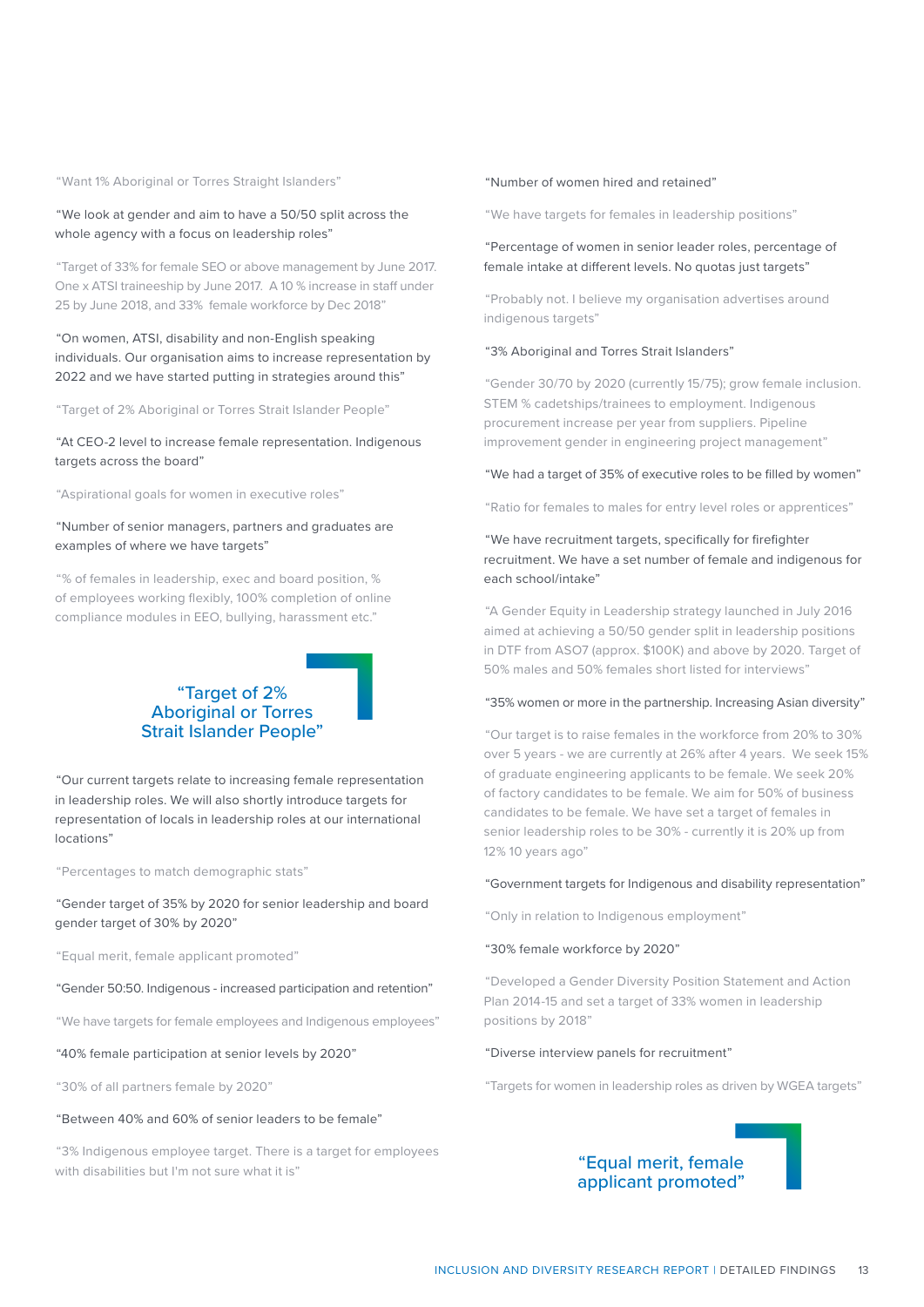# ATTITUDES TO INCLUSION AND DIVERSITY

TABLE 4: PLEASE INDICATE THE EXTENT TO WHICH YOU AGREE OR DISAGREE WITH THE FOLLOWING STATEMENTS. (670 RESPONSES)

| <b>ANSWER OPTIONS</b>                                                                                          | <b>STRONGLY</b><br><b>AGREE</b> | <b>AGREE</b> | <b>NEITHER</b><br><b>AGREE NOR</b><br><b>DISAGREE</b> | <b>DISAGREE</b> | <b>STRONGLY</b><br><b>DISAGREE</b> | <b>RESPONSE</b><br><b>COUNT</b> |
|----------------------------------------------------------------------------------------------------------------|---------------------------------|--------------|-------------------------------------------------------|-----------------|------------------------------------|---------------------------------|
| My organisation is diverse and inclusive                                                                       | 140                             | 322          | 108                                                   | 79              | 20                                 | 669                             |
| My organisation has an open and<br>supportive culture                                                          | 151                             | 338          | 105                                                   | 56              | 19                                 | 669                             |
| My organisation recognises the benefits<br>of inclusion and diversity                                          | 180                             | 291          | 114                                                   | 69              | 15                                 | 669                             |
| The value and importance of diversity<br>and inclusion is well-communicated to<br>employees in my organisation | 113                             | 212          | 182                                                   | 135             | 27                                 | 669                             |
| My organisation supports and includes<br>employees from different cultures                                     | 208                             | 331          | 85                                                    | 34              | 10                                 | 668                             |
| My organisation supports and includes<br>LGBTIQ employees                                                      | 155                             | 220          | 199                                                   | 68              | 24                                 | 666                             |
| My organisation supports and includes<br>older workers                                                         | 171                             | 318          | 116                                                   | 55              | 8                                  | 668                             |
| My organisation supports and includes<br>younger workers                                                       | 193                             | 362          | 81                                                    | 28              | $\overline{4}$                     | 668                             |
| My organisation offers support and<br>flexibility to working mothers                                           | 235                             | 328          | 51                                                    | 37              | 13                                 | 664                             |
| My organisation offers support and<br>flexibility to working fathers                                           | 179                             | 281          | 133                                                   | 53              | 21                                 | 667                             |
| Women in my organisation have the<br>same career opportunities available to<br>them as men                     | 198                             | 263          | 95                                                    | 89              | 24                                 | 669                             |
| Women in my organisation who work in the<br>same roles as men receive equal pay                                | 210                             | 257          | 91                                                    | 87              | 24                                 | 669                             |

Table 4 shows that while there is general agreement by respondents that their organisation is inclusive and diverse, and that the benefits of that approach are communicated and recognised, there is also agreement that their organisation is not equally strong on supporting working mothers, ensuring equal pay for men and women in the same roles, and offering support for younger workers. Curiously, the support for working fathers is stronger than for mothers.

> "There is a silent majority that can feel left out when there is too much emphasis placed on minority groups... and this can have a more detrimental effect on productivity and job satisfaction than trying to accommodate the few"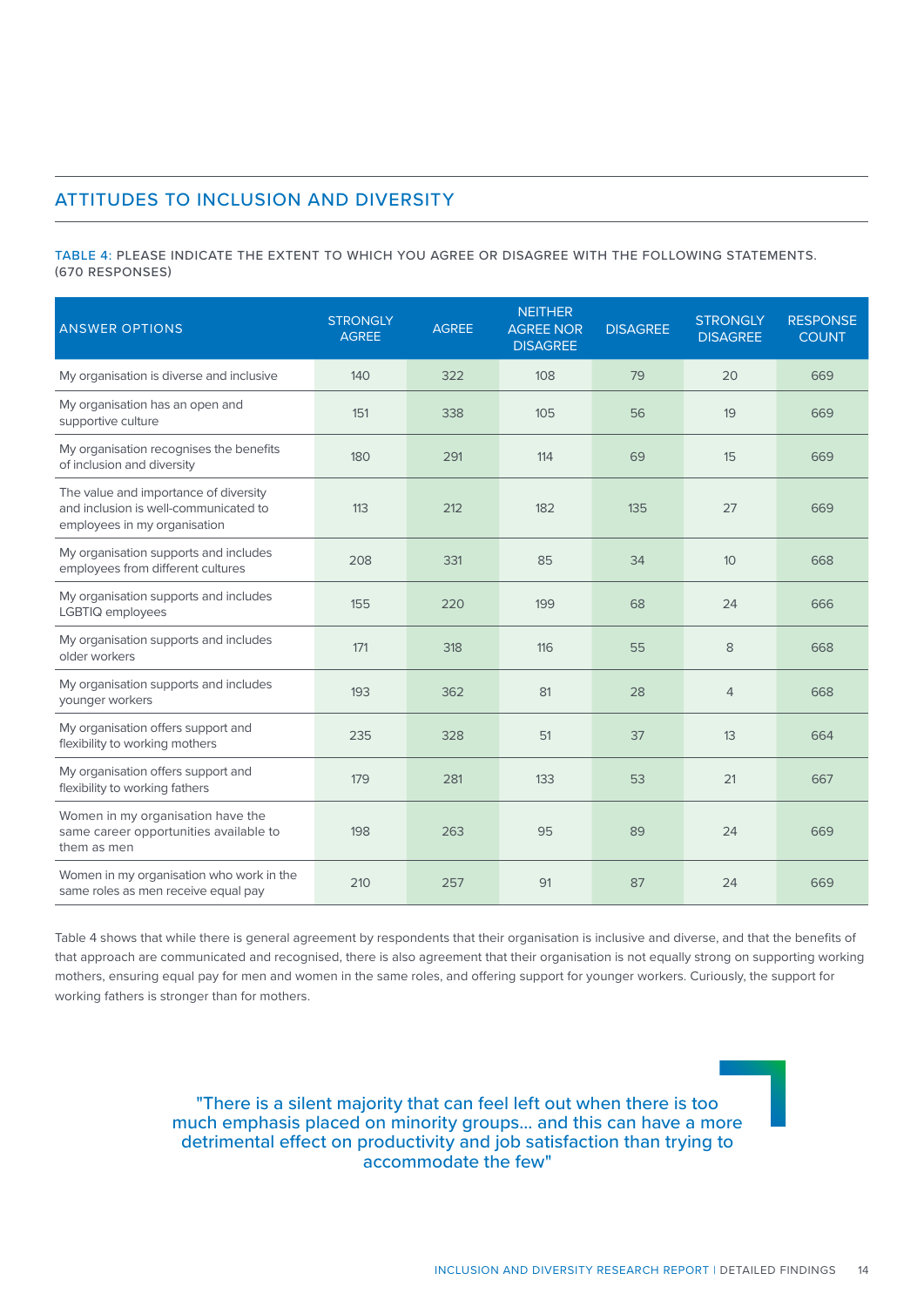#### GENERAL SAMPLE COMMENTS

#### The sample comments that follow are from respondents who took up the invitation to make any additional comments regarding inclusion and diversity in their organisation. (74 responses)

"Cultural and linguistic diversity is non-existent the further up the hierarchy one goes. The current gender equity push is more strongly representative of the experience of women from the dominant cultural majority. The system and collective decision making processes are mono-cultural which tends to keep the status quo rather than encourage a culture of inclusion"

"We are a small company with fewer than 60 employees across 4 states. Diversity is not a conscious program. There is fairness around some aspects of employment, but occasional conservatism"

# "Females (especially mothers) are allowed greater flexibility than males, except for equal pay"

"In our industry, we have a predominantly male client base that traditionally (culturally) has apparently asked for male legal practitioners in criminal law. This has influenced our selection of lawyers, and therefore our selection of managers. In the past 8 years the increase of women in these roles is changing"

# "We have a 48% Indigenous workforce. We have a pay equity gap of 31%"

"Starting with gender diversity, then working on the others (age, ethnicity etc.)"

# "Some people in the organisation do a fantastic job of supporting gender diversity, but other people in the organisation still have a way to come"

"We have a long way to go in diversity in all areas. A fundamental cultural shift required. Not consciously biased, but not aware of the problems caused by the acceptance of some behaviours"

"There is bias against older workers. Younger workers make disparaging comments about and to older workers, e.g. 'we all need to be planning our retirement' and 'if I were you, I'd be at home enjoying my garden'. Older workers are seen as career obstacles occupying desired positions and even desired offices"

"Inclusion and diversity is still a work in progress"

"Females (especially mothers) are allowed greater flexibility than males, except for equal pay"

"The parent company actively promotes inclusion and diversity programs; however we are a small branch and have 70 employees over 4 countries in the Asia-Pacific region; we do not formalize these programs, but actively try to attract the best talent and people. If they are lacking in skills we aim to provide opportunities for development; currently we hire for the caliber of the person and alignment with our values"

# "Our organisation still has trouble 'selling' the idea of women in the workforce, let alone other groups"

"Engineering skills represent 60% of our jobs yet only 15% of engineering graduates are female"

"Engaging a limited number of compatible employment services and educating them about our business has improved the rate of recruitment and retention for our program. Post-employment support is vital once the right fit has been made. Ongoing support is required as people's health varies through the year.

"We have achieved and maintain gender balance and a diverse workplace without specific initiatives in place; however I believe we now need to formalise matters as we risk complacency and passivity around these key issues"

#### "Recent redundancy has a much higher age average"

"Not a conscious effort across the board but I am very conscious of it during recruitment. I point out subconscious biases and discrimination to managers when they are short listing to encourage awareness and diversity"

# "Our organisation still has trouble 'selling' the idea of women in the workforce, let alone other groups"

"Role design at a leadership level is a barrier to entry for women with families – travel and long hours. Also the structure values seniority and tenure which equates to age, so getting taken seriously under a certain age is difficult"

"Diversity and inclusion is an area that can be overstated and actually cause tension in the workplace rather than enhancing the situation. There is a silent majority that can feel left out when there is too much emphasis placed on minority groups (equity can become inequitable) and this can have a more detrimental effect on productivity and job satisfaction than trying to accommodate the few. Experience/observations have shown that 'work-life-balance' can be exploited by some staff (with less time undertaking work while they continue with other commitments) and leave other staff disillusioned as to why this approach is accepted"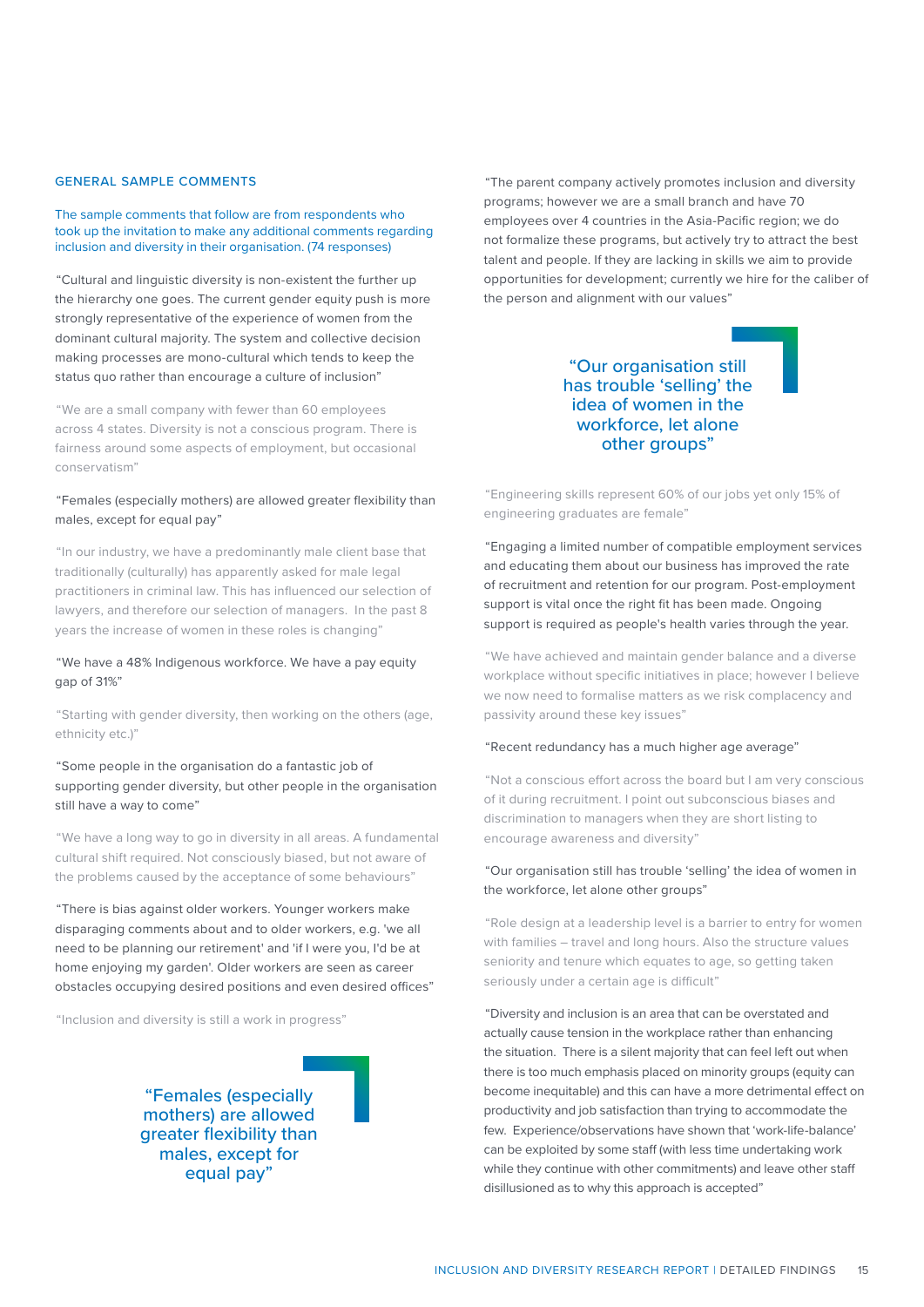"We have not had any particular programs put in place but have never had any issues with employees from other nationalities or with gender balances, with most of the senior leaders being female. Also areas such as science and IT include a great proportion of female employees as part of the team"

# "Given our small workforce, some of these questions are unable to be applied as we do not have these demographics in our organization, at this stage but we plan to support the above if applicable"

"Opportunities are there for women's progression, but we have now started mentoring them earlier in their career, as we find it difficult to bring them through. We need to make changes to our leveraged business model & our attitude to flexible workplace to achieve this"

"As an Aboriginal Community Controlled Organisation, there is a strong bias and social imperative towards hiring Aboriginal people. Non-Aboriginal people therefore are considered the 'outsiders' and varying levels of tolerance and intolerance are afforded to them. People from other cultures other than 'Aussie' such as Middle Eastern, African etc. would not be tolerated in this situation and generally do not find employment in this sector. The Aboriginal community does not offer tolerance to LGBTIQ in their own community and therefore does not tolerate them in the workplace. 'White fellas' suffer from a high degree of lateral violence as they are generally the higher paid and skilled workers and in management. As an HR Professional and a 'white fella' I am constantly under pressure from the community to retain unsuitable employees particularly if they are elders i.e. anyone over 50 years old. A tough gig and the opposite of an inclusive workplace"

"Argument in the agency from other staff is that the working parents are better supported than those without children; e.g. pregnant women are given free car parks while others have to pay"

# "Decreasing level of flexibility is evident in current business decisions due to current resourcing and workload pressures"

"Diversity and inclusion needs to be deeply embedded in the DNA of the organisation. A programmatic approach eventually loses momentum"

# "The organisation I work for understands the buzz words and can talk to them but do not follow through with actions that drive sustainable change"

"It is a great place to work! Everyone is treated equally (males and females) and they offer great, flexible benefits from leave to working hours"

"I do believe this is a lived value of the org, but sometimes this has not translated through; for example our workforce is predominantly white"

"Dual career families present issues to women who are pursuing leadership roles"

# "The organisation as a whole supports equity and inclusion. Some departments are yet to be convinced of equity at all levels in regard to gender"

"As an organisation we are working very hard to become increasingly diverse and inclusive. Because of the industry that we operate in, there is long held bias against females which is going to take a long time to overcome. Because simply getting a fair representation of women in the workforce is such a battle for us, it has made it difficult to address other areas of diversity, such as age, sexuality and gender identity. There is also a conflict in the views of our white and blue collar workforces, which makes it challenging to embed initiatives and make progress. I believe we are genuinely trying as an organisation to be diverse and inclusive, but we have a long way to go to make the effects felt"

# "Dual career families present issues to women who are pursuing leadership roles"

"Although well planned and executed, initiatives to support working parents do not always seem to achieve the desired results. There are some parts of the business where operational requirements can mean flexible working arrangements are particularly challenging to manage. Operational requirements are one challenge here, but at times support from leadership and colleagues to work flexibly can also be variable. At times I have also observed flexible working to adversely impact eventual performance assessment, compensation setting and career development decisions"

"My organisation is probably one of the better examples of an organisation that has developed a range of policies and programs to support inclusion and diversity. My personal experience as someone who has a disability is that better education for managers is still needed to remove discrimination from the workplace"

# "We encourage people with lived experience of mental illness to work in our organisation and support them with plans on how to support them if they become unwell"

"As an organization we are working very hard to get to pay equity but still a way to go"

"We are implementing a 5 year strategy and have made significant progress in the first 2 years. Change takes time but the commitment and ownership to create the right environment is on track to building a more inclusive and diverse organization"

"All advertising on the website is very white and male, even though that is not representive of the roles to be filled"

"We may have targets and say we respect diversity, but like our fellow state counterparts, we DO NOT in operational roles"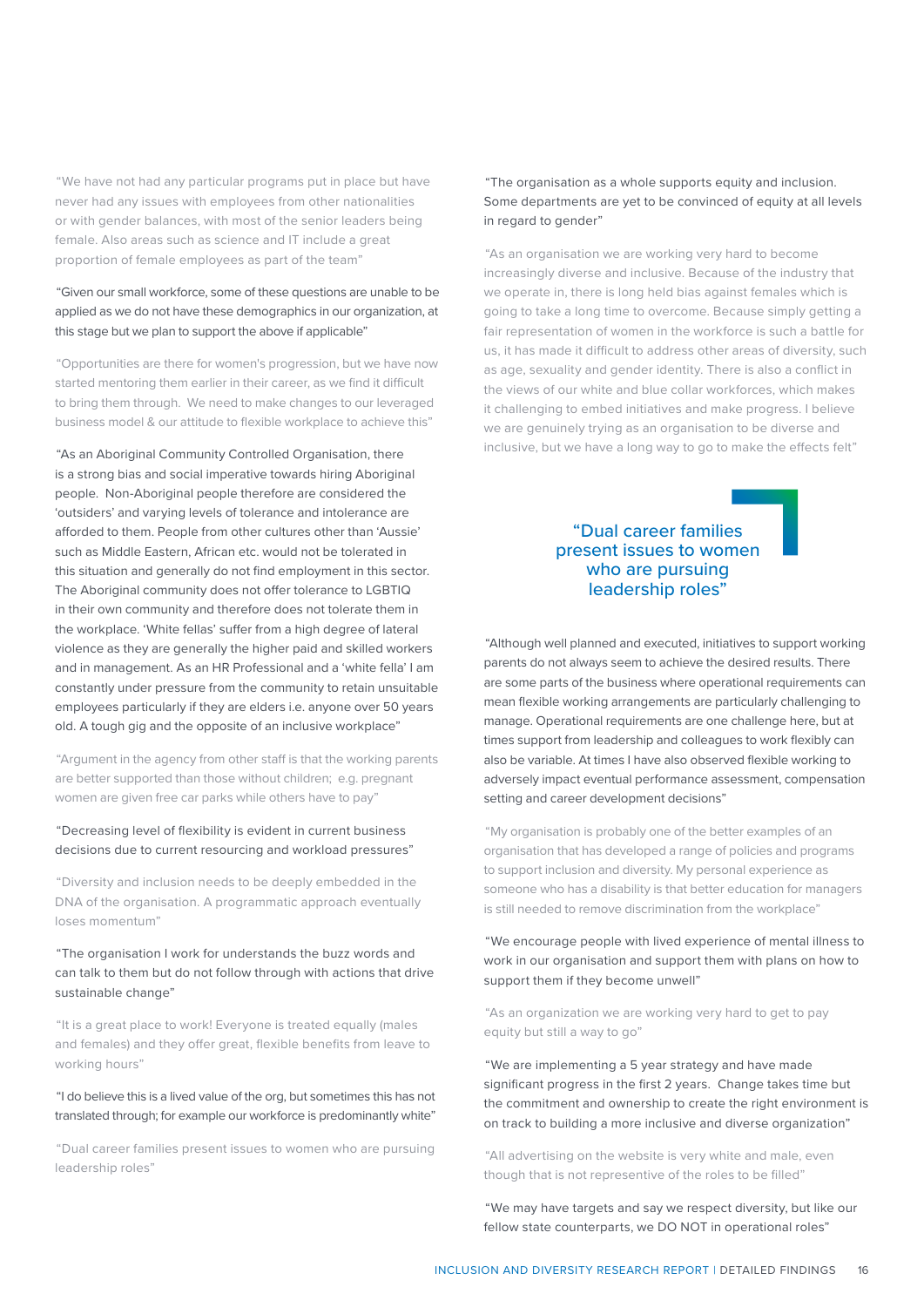"We regard diversity as a 'naturally' occurring element within our company culture; recruitment and remuneration are based on skillset, cultural behavior and experience requirements; gender is not a consideration"

# "We have an equity and diversity unit and have recently appointed a Social Justice Director"

"My organisation is mostly female, so the pay gap and other men/ women divides are not often relevant; however I believe there is a culture that resists inclusion of men and non-white culture groups"

# "Very old approach: D&I is stuck with the 'EEO Officer' and their outdated views and approaches"

# "We are proud to say that we embrace inclusion and diversity in our global company"

"As an HR professional, mother, human being, I'm surprised by the culture in my organisation. There is no flexibility, no flex time or time off in lieu of all the additional hours worked. If I'm 15 mins late when the morning daycare drop-off doesn't go well, I have to take it as annual leave. It won't matter that I work through lunch, stay back late, or work from home at night. It has been said to be by more than one person, that we're here to get a job done, no matter how long it takes. I applied for the job, so I have to deal with it. My children were very sick last year, and needed to go to hospital, and I was threatened with being fired. So I had to BEG my children's doctor not to admit them to hospital because I knew it would mean time off work for me, and losing my job. My children stayed home with their dad and lots of medication and apparatus, and I went to work so I wouldn't lose my job"

"Where I work there is a large population of women. It could be the industry, I'm not sure. I am a gay man and feel very welcomed in this environment. I have several woman managers above me, there is about three levels of management, all held by women, before there is a male"

"Transparent communication is maintained within my organization"

"My organisation has all of the right policies; however it is the cultural change that is more difficult. There remains a culture that assumes hours at your desk equal productivity, which means that people without kids or family responsibilities are able to work longer hours and be seen as higher performing. This leads to promotions and other opportunities. So it doesn't matter what diversity strategy you have if the incentive scheme favours a certain group of people"

"LGBT employees are not respected within the organisation, and are often the targets of bullying and exclusion, prejudice for acting opportunities, and feel the full force of disdain (mainly from the upper female management). Employees of other ethnicities, especially coloured people, are not treated equally"

# "My organisation is anti-inclusion as it prefers older employees to retire rather than approve them any part-time transition"

"Our focus is to provide mentoring to our teams"

"Pay rates are position specific & have nothing to do with gender. The organisation is 70% female, the 3rd largest employer of women in Australia"

"Very old approach: D&I is stuck with the 'EEO Officer' and their outdated views and approaches"

| <b>ANSWER OPTIONS</b>                                         | <b>VERY</b><br><b>CONFIDENT</b> | <b>CONFIDENT</b> | <b>NOT VERY</b><br><b>CONFIDENT</b> | <b>NOT AT ALL</b><br><b>CONFIDENT</b> | <b>DON'T KNOW</b> | <b>RESPONSE</b><br><b>COUNT</b> |
|---------------------------------------------------------------|---------------------------------|------------------|-------------------------------------|---------------------------------------|-------------------|---------------------------------|
| Suffering from mental illness                                 | 110                             | 302              | 184                                 | 53                                    | 12                | 661                             |
| A victim of domestic violence                                 | 110                             | 273              | 205                                 | 56                                    | 18                | 662                             |
| Suffering from a chronic or<br>debilitating medical condition | 123                             | 324              | 162                                 | 41                                    | 12                | 662                             |
| Gender transitioning                                          | 67                              | 151              | 219                                 | 169                                   | 55                | 661                             |

# TABLE 5: HOW CONFIDENT ARE YOU THAT YOUR ORGANISATION HAS THE RESOURCES AND TRAINING REQUIRED TO SUPPORT EMPLOYEES WHO DISCLOSE THAT THEY ARE. (662 RESPONSES)

Table 5 shows that there is a reasonably high level of confidence among the sample in supporting employees with mental illness, domestic violence or chronic medical conditions. There is not a comparable level of confidence among respondents to support employees who are gender transitioning.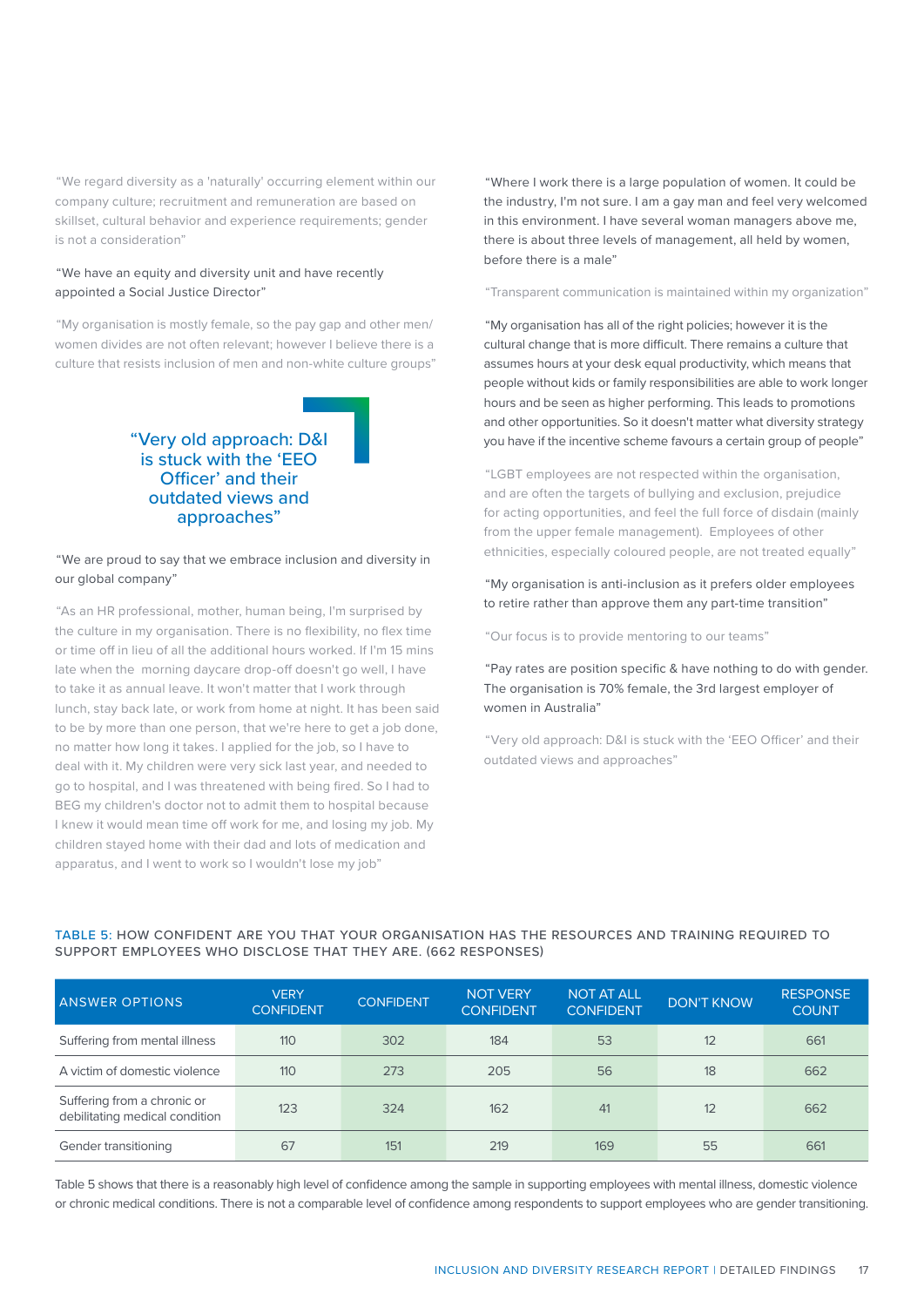# SUPPORT FOR INCLUSION & DIVERSITY – SAMPLE COMMENTS

### The sample that follows is from respondents who were invited to say if the organisation offered other support regarding inclusion and diversity. (161 responses)

"Extensive disability support, for example a centralised Accessibility Support Unit (ASU), which provides dedicated assistive technology software and accessible telecommunication advice, training and support, and a dedicated National Disability Access Coordinator role which provides workplace adjustment advice and support"

"When I had mental problems I was forced to either work full time or take full time sick leave. I was not allowed to work part time as my doctor recommended"

"We have a strong interactive education program regarding lateral violence, a phenomenon peculiar to certain oppressed groups"

"Return from parental leave"

## "We have a LGBTIQ & Ally Network and an Indigenous Reference Group"

"Female mentoring program in partnership with an external organisation. Internal mentoring programs for everyone also exists"

#### "Carer's support"

"Wellbeing and Positive Psychology"

"Employee Assistance Program"

"Technical support groups for staff with disability"

"We have an employee outreach program available for all people and their families throughout the year"

#### "Currently being researched"

"The organisation has a network of Equal Opportunity Contact Officers, and staff has access to an employee assistance program"

"Currently developing a workplace mental health strategy, aligned to a general 'get healthy' program"

#### "Our EAP. Awareness on days such as R U OK? Day"

"Peer support program"

#### "For employees who have suicidal tendencies"

"We have a focused Indigenous support program"

#### "Psychological Wellbeing Program"

"Given our role in social housing, our staff are trained and supported to be inclusive and mindful of diversity"

"LGBTI network. Currently proposing Domestic Violence leave, and mental health training for all leaders"

"Wellbeing programs for psychological wellbeing. Physical wellbeing - corporate gym membership. EAP program. OH&S program covers physical and mental health which includes diversity inclusion"

"Formal and organic mentoring programs, and well as localised health and wellbeing representatives to communicate and provide support for physical, emotional and mental well-being in the workplace"

"Mates in Construction, Toolbox meetings, EAP"

# "LGBTI, Transgender/Transitioning, Indigenous, Harassment, Discrimination and Bullying"

"We have a strong ageing workforce that is looking to retire within a 5 year period and now we are attempting to future proof. This includes creating graduate recruitment programs and passing on the knowledge/training to new recruits"

#### "Cultural awareness regarding Indigenous culture"

"We now have a qualified Mental Health First Aider and are participating in the White Ribbon Workplaces Accreditation Program"

"We prefer not to run 'programs' but to just operate in an ethical manner. Companies need programs when they have a culture that is not conducive to inclusion and diversity, but we have maintained our integrity in this regard through considerable growth. We have a person who is profoundly deaf, women in non-traditional, mature age and multiple NESB groups"

# "We have a LGBTIQ & Ally Network and an Indigenous Reference Group"

"We have a specialist Diversity and Inclusion Manager"

"We support NESB staff in many ways - including ensuring polices and essential information is translated into languages of our staff, celebrating and acknowledging diverse cultural days, providing opportunities to Refugees, and sponsoring skilled overseas workers"

"A diversity network has been created but it needs a strengthened"

"DV paid leave and emergency care. Gender transition toolkit, RUOK day, etc."

"Unconscious bias training"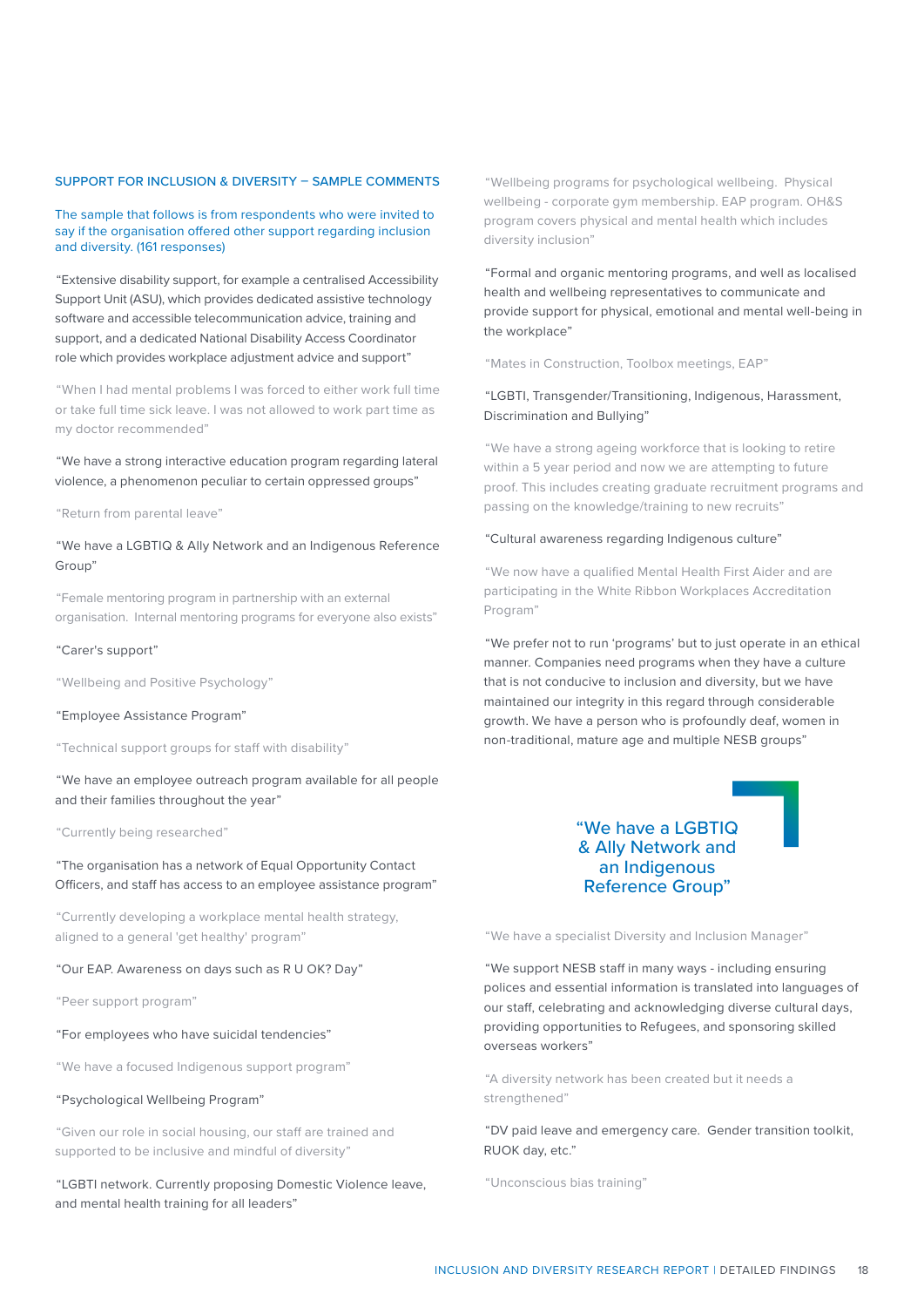"We have an EAP that is promoted and used frequently, a Stop Mental Illness Stigma Charter, and a staff consultative committee which covers WH&S, wellbeing programs including inclusion and diversity"



"About to embark on LGBTI training for key staff mainly from a client perspective but will flow to staff"

"One of our core values is caring. We have an EEO policy"

"Network of male White Ribbon accredited leaders"

# "Momentum - to promote women in the workplace and the challenges they face. Also Asian diversity"

"We have had a big focus in communication about respect, collaboration and preventing workplace bullying"

"There are support programs for Indigenous staff, those from CALD backgrounds and LGBTI staff"

"White Ribbon accreditation"

# "Projects around Athena Swan initiative and social justice/ inclusion"

"We have run awareness campaigns, hosted a number of internal gender diversity events, participated in the Leaders in Infrastructure, Diversity and Inclusion Series with industry to develop an action plan with three key initiatives to influence the construction and engineering industry, development of Indigenous Employee Network (IEN) for Indigenous staff to network and collaborate through Yammer, specific women in leadership mentoring program, White Ribbon Accreditation, Develop and implement Cultural Awareness Training (CAT) program through an online training package provider, Aboriginal and Torres Strait Islander mentoring program, targeted entry pathway program (that includes Indigenous traineeships and the Indigenous Cadetship Program)"

# "Indigenous traineeships plus disability, Indigenous and pride networks"

"We have launched a Domestic Violence leave policy"

"We have established an EAP program for employee and manager assistance. I feel confident I could navigate the above as required but as far as actual resources - we don't have any. This question regarding 'confidence' is worded poorly"

"At times I have also observed flexible working to adversely impact eventual performance assessment, compensation setting and career development decisions"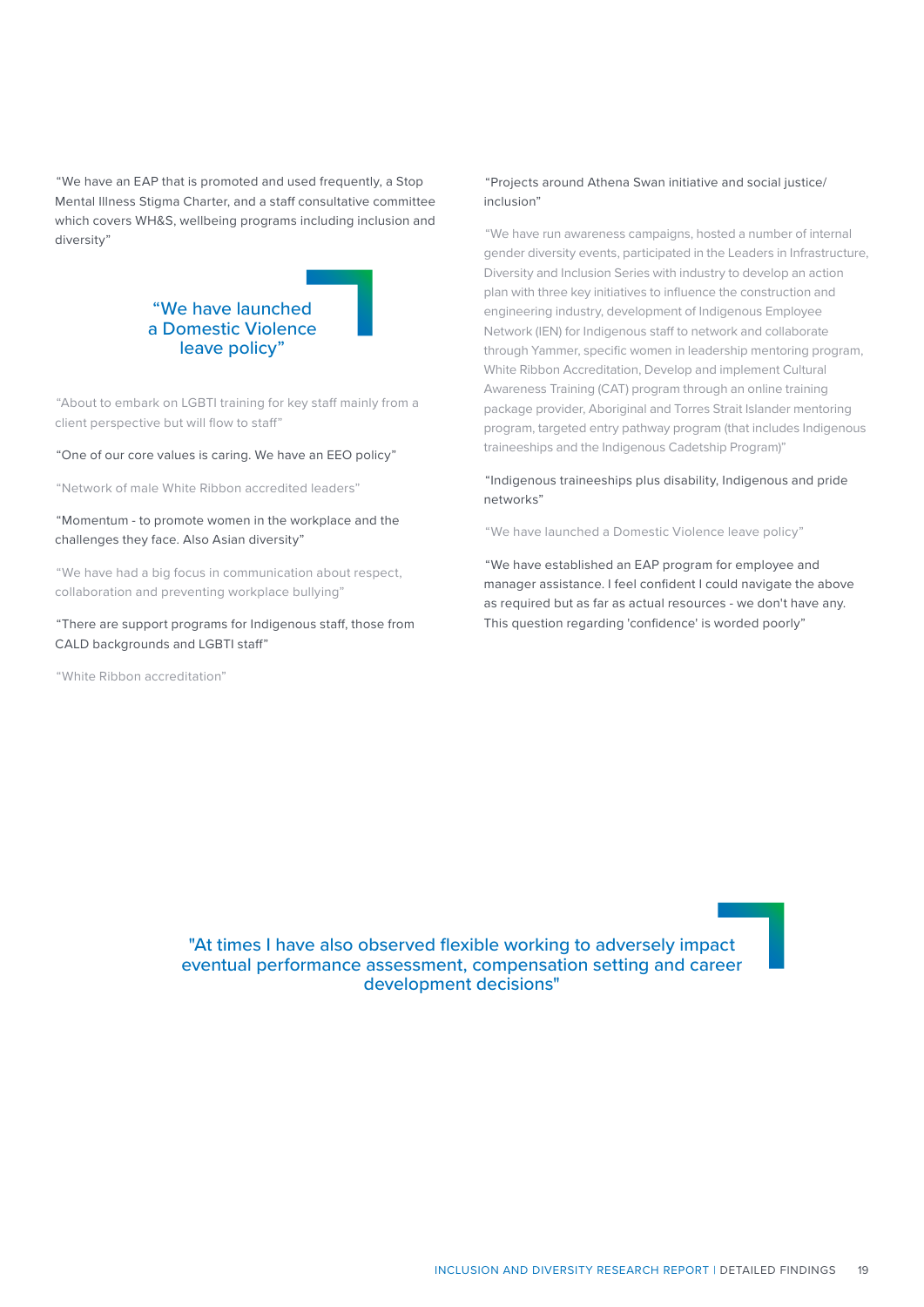# AHRI AND USEFUL RESOURCES

TABLE 6: THE MOST VALUABLE RESOURCE OR INFORMATION AHRI COULD PROVIDE TO SUPPORT YOU WOULD BE: (662 RESPONSES)

| Best practice case studies | 62.1% | 411 |
|----------------------------|-------|-----|
| <b>Expert articles</b>     | 16.5% | 109 |
| Research                   | 9.2%  | 61  |
| Practitioner networks      | 8.8%  | 58  |
| Other (please specify)     | 3.5%  | 23  |

Table 6 indicates clearly that the majority of respondents (62%) are looking for case studies to support their work in this area. Expert articles are also useful (17%) as are research (9%) and practitioner networks (8%).

#### AHRI SUPPORT – SAMPLE COMMENTS

The sample that follows is from respondents who were invited to say what else AHRI could provide to support inclusion and diversity. (23 responses)

"Best practice case studies contained in the ongoing editorials topics published by AHRI"

"Certified Diversity Practitioner Training"



#### "Policy examples"

"I think best practice case studies can be useful, but often find there can be bias and idealism involved. AHRI do provide some meaningful information although I think there is a certain bias in their approach - what I would call a 'tail wagging the dog' approach, rather than seeing HR as a function that facilitates organisational direction and goals. These goals are are primarily to ensure there is ongoing business and employment and not simply to keeping staff 'happy'"

# "Examples of innovation where companies are doing things differently to address these issues"

"More regular updates and advice, including webinars and best practice sharing"

"Diversity is a broad topic. Essential fact sheets on common issues and ways to resolve them would be a great initiative"

"Not just best practice studies as these are always like CBA or big orgs, but more interested in failures, learnings and wins from SMEs and NFPs"

"Practical case studies. Some best practice case studies are interesting but what I would like is the more mundane practical steps that people are taking to achieve cultural change. What has worked a little bit, rather than a case study purporting to be the silver bullet when it probably isn't"

"Training resources"

"Reporting the feedback to the parliament and relevant ministers"

"Business reasons why companies should embrace diversity at all; i.e. what is in it for the organisation?"

"Leaders' dinners - targeted discussions on D&I so that they are influenced by other leaders"

> "Practical case studies... What has worked a little bit, rather than a case study purporting to be the silver bullet when it probably isn't"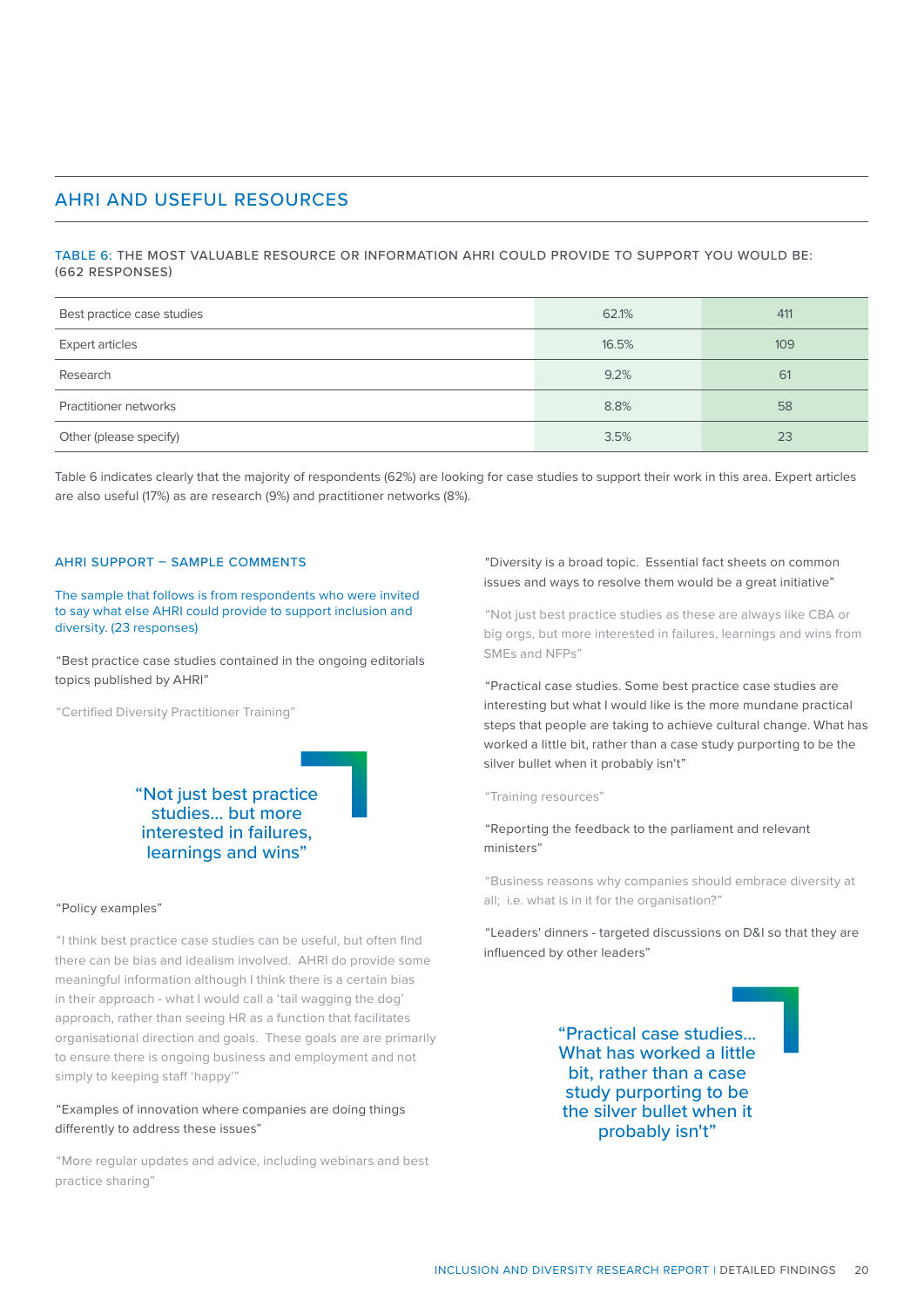# CHALLENGES AND SUCCESSES

# TABLE 7: WHAT CHALLENGES, IF ANY, DOES YOUR ORGANISATION FACE IN PROGRESSING DIVERSITY AND INCLUSION? (658 RESPONSES)

| Resistance to change/lack of support from leadership                               | 37.7% | 248 |
|------------------------------------------------------------------------------------|-------|-----|
| Resistance to change/lack of support from employees                                | 24.6% | 162 |
| Don't have the skills and experience in the organisation required to drive changes | 27.1% | 178 |
| Don't have sufficient funds available                                              | 31.5% | 207 |
| Not enough diversity amongst the candidates with skills required for roles         | 36.6% | 241 |
| Potential benefits of diversity are not widely understood/recognised               | 36.9% | 243 |
| Too many agendas                                                                   | 32.8% | 216 |
| Other (please specify)                                                             | 11.9% | 78  |

Table 7 shows that the two biggest inclusion and diversity challenges are resistance from leadership (38%) and the benefits not being widely enough understood (37%).

A somewhat different challenge, in that it is not on the face of it an internal challenge, is the observation by 37% of respondents that insufficient qualified candidates from diversity groups put themselves forward.

According to 33% of respondents, there are too many agendas, and 32% find lack of funds a challenge.

It is the view of 27% of respondents that the organisation lacks the requisite skills to drive change in the area, and 25% believe the challenge of employee resistance is an issue.

#### CHALLENGES – SAMPLE COMMENTS

The sample that follows is from respondents who were invited to say what other challenges they face in progressing inclusion and diversity in their organisation. (78 responses)

"Global and domestic social and economic climate and the social unrest which it has incurred - is ignored in the university community"

"Time for initiatives - resources re staffing"

## "Failure to recognise that senior management lack of respect is adopted by younger employees"

"Inclusion means adjusting governance processes, business processes and systems. We are not there yet, and I fear with Pauline Hanson back in Parliament, we will be in more trouble with diversity than ever"

"We need to formalize our diversity and inclusion practices to provide information to employees and management; and also as a framework for the active inclusion of a diverse workforce"

"Remoteness of our site limits our ability"

"If an applicant has the abilities, interest and skills to do a job, they will be in the mix to win the role dependent upon the competition and the quality of the application made by the employment service. Many applications from employment services are poorly written. This is a barrier to the right person being chosen for the job"

#### "Line manager capability"

"We are an NFP and have a predominantly female workforce. Males may not apply because of the pay grade"

"Inclusion means adjusting governance processes, business processes and systems. We are not there yet, and I fear with Pauline Hanson back in Parliament, we will be in more trouble with diversity than ever"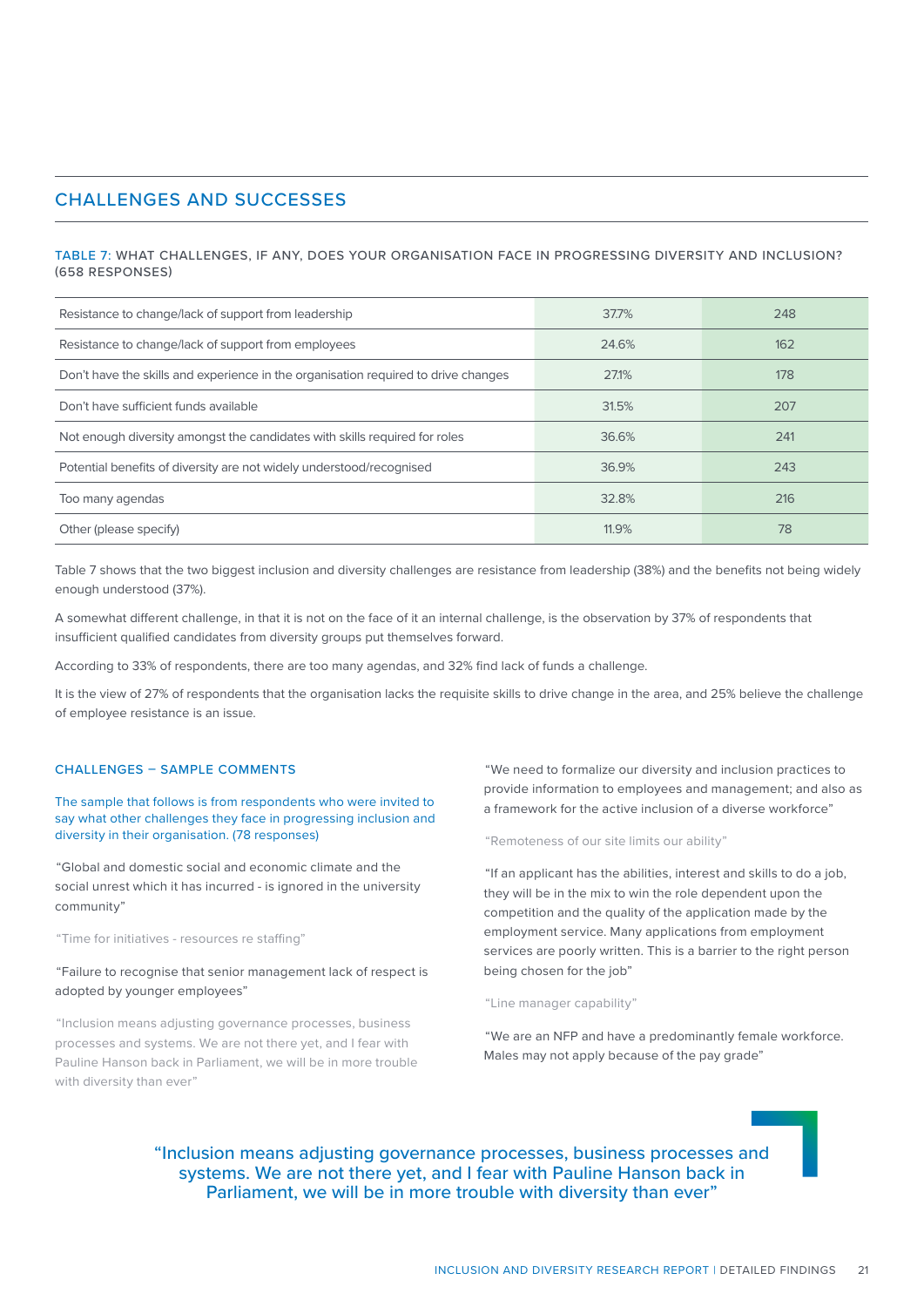"The country is entering into a phase of the economic cycle where people will want to keep their jobs and employers will be looking to maximise decreased margins. While up-skilling and cross skilling will be focus points, I suspect that work-life-balance will become less manageable in a flat or tightening employment market and both employers and employers need to recognise this"

# "The biggest issue is always getting the balance of best person, skills and experience for the relevant role that also has a close fit to the wider needs of diversity"

#### "Lack of information or awareness"

# "Lack of resources (people and cost) if required to make significant changes in the workplace to further support diversity"

"This is not currently seen as a priority for our agency"

#### "Lack of mentoring programs"

"Not enough interest from senior leaders. If there is no problem that needs addressing, then don't go there. Senior leaders are too business focused. If there is no obvious benefit to the business, why go there?"

# "Perceptions of organisation being male dominated and unwelcoming of diversity"

"Current premises have limited scope to accommodate disability access. Are currently planning new build/leases to accommodate needs of staff and customers within next 3 years"

#### "Lack of ability in the most senior leaders"

"HR team is very lean and as a result often gets bogged down in operational tasks rather than strategies that create change"

# "Lack of understanding for role of inclusion in D&I agenda, means to measure"

"Responsibility for I&D is split across different functions which results in a lack of cohesive messaging and lack of integration in activities"

#### "Period of transformational change"

"Almost zero indigenous applicants across our relevant industries"

"Inconsistent support from leadership - senior leaders are great, next level down not as much"

#### "Pockets of prevailing misogyny"

# "We do well with cultural diversity; we are yet to tackle age and caring responsibilities"

"I think my organisation is well ahead of the curve in relation to inclusiveness and diversity and also a rare example in Australian terms"

# "Males in senior roles and some females in senior roles not proactively promoting capable and qualified women of all ages to senior leadership roles"

"Leadership espouses diversity but doesn't reflect it, particularly in terms of cultural and racial diversity"

#### "Unconscious bias"

"Resistance at the middle management level"

"I feel like diversity is not the way to go. I agree with equality, have the same for everyone and don't advantage a minority because they are under-represented. Who wants to be hired because they are different?"

"People are becoming exhausted with the number of special groups that need their own strategy. Every day it seems there is another letter added to the LGBQTI network (even most HR officers can't name all the letters now). In some ways the diversity strategies have worked against inclusion as they constantly separate people as being different. A number of Indigenous employees in my organisation have removed their Indigenous status from the system because they were sick of being treated as a special case and didn't want the Indigenous strategy. It is a problem because the workforce can easily ignore information because there is just too much of it"

# "Need for training and development to deal with related issues within an already crowded training calendar"

"Individual positioning for future promotional opportunities means those from minorities are mainly ignored or actively quietened"

#### "Individual prejudice"

"Traditionally male dominated industry"

"Work design that is not inclusive; very strong reliance on narrow external networks from which most senior leaders are recruited"

# "I feel like diversity is not the way to go. I agree with equality, have the same for everyone and don't advantage a minority because they are under-represented. Who wants to be hired because they are different?"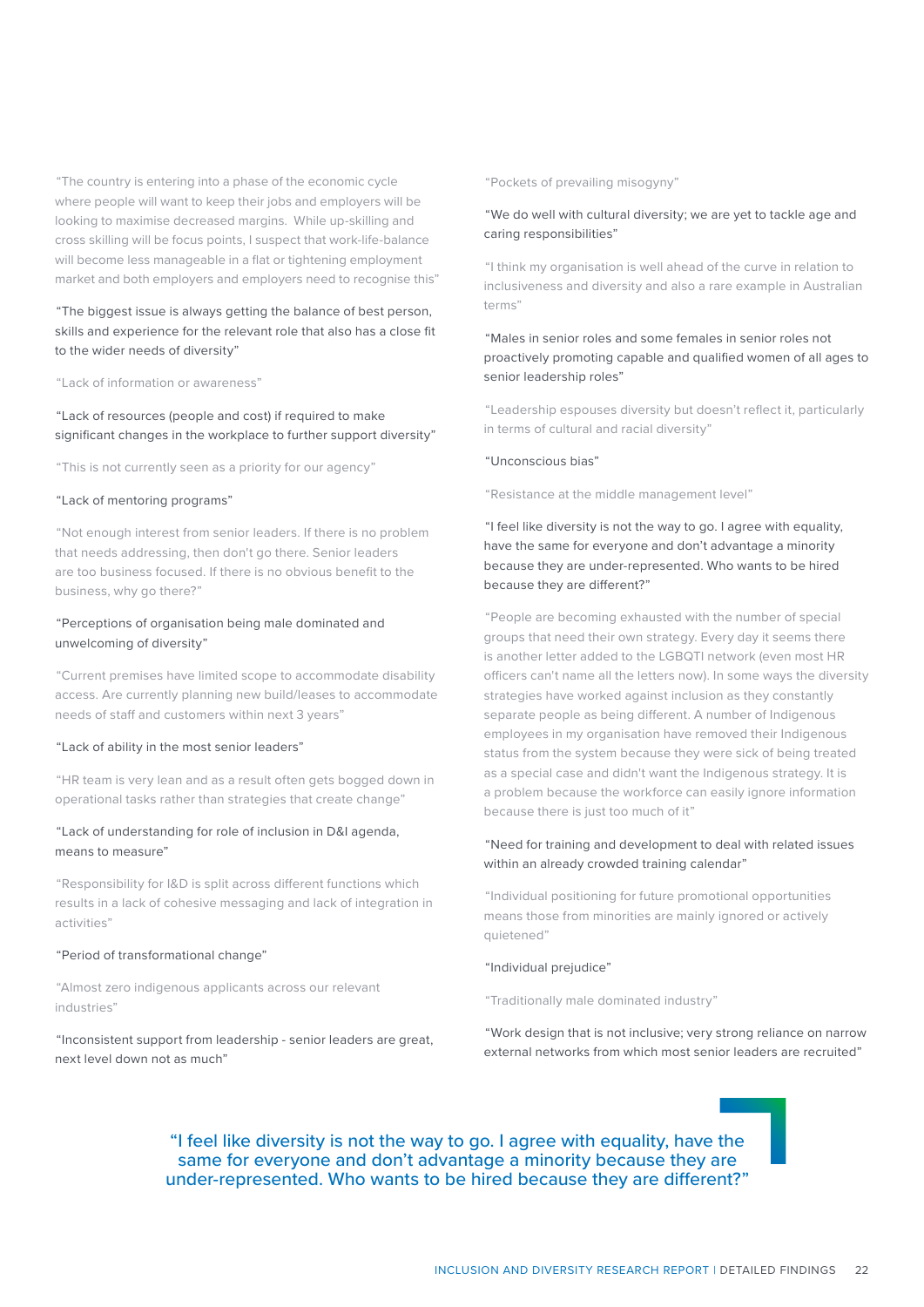FIGURE 7. COMPARED WITH TWO YEARS AGO, WOULD YOU SAY THAT DIVERSITY AND INCLUSION IN YOUR ORGANISATION IS VIEWED AS.



Figure 7 indicates that, compared with two years ago, about the same proportion of respondents believe that inclusion and diversity are either more important or less important. A similar proportion believe the issue is as important as it was then.

# TABLE 8: WHAT DO YOU CONSIDER TO BE THE GREATEST DIVERSITY AND INCLUSION SUCCESSES IN YOUR WORKPLACE? (656 RESPONSES)

| <b>ANSWER OPTIONS</b>                                      | <b>RESPONSE PERCENT</b> | <b>RESPONSE COUNT</b> |
|------------------------------------------------------------|-------------------------|-----------------------|
| Support from CEO/upper management                          | 58.2%                   | 382                   |
| Support from employees                                     | 35.8%                   | 235                   |
| Reliable metrics and measurement                           | 15.7%                   | 103                   |
| Engaged stakeholders                                       | 23.8%                   | 156                   |
| Setting key performance indicators                         | 13.1%                   | 86                    |
| Meeting inclusion and diversity key performance indicators | 12.0%                   | 79                    |
| Employee networks                                          | 19.2%                   | 126                   |
| Well communicated targets (internally)                     | 13.4%                   | 88                    |
| Well communicated targets (externally)                     | 5.8%                    | 38                    |

Table 8 indicates that, in keeping with the greatest challenge identified, the greatest diversity and inclusion success identified by the majority of respondents is winning support from the CEO and upper management (58%). Winning support from employees in general is rated second by around a third of respondents (36%) and a quarter believe that engagement of stakeholders in general is the greatest success (24%).

Employee networks are well regarded by one in five (19%), reliable metrics by 16%, and well communicated targets internally by 13%. Setting key performance indicators is mentioned by 13% and meeting them by 12%.